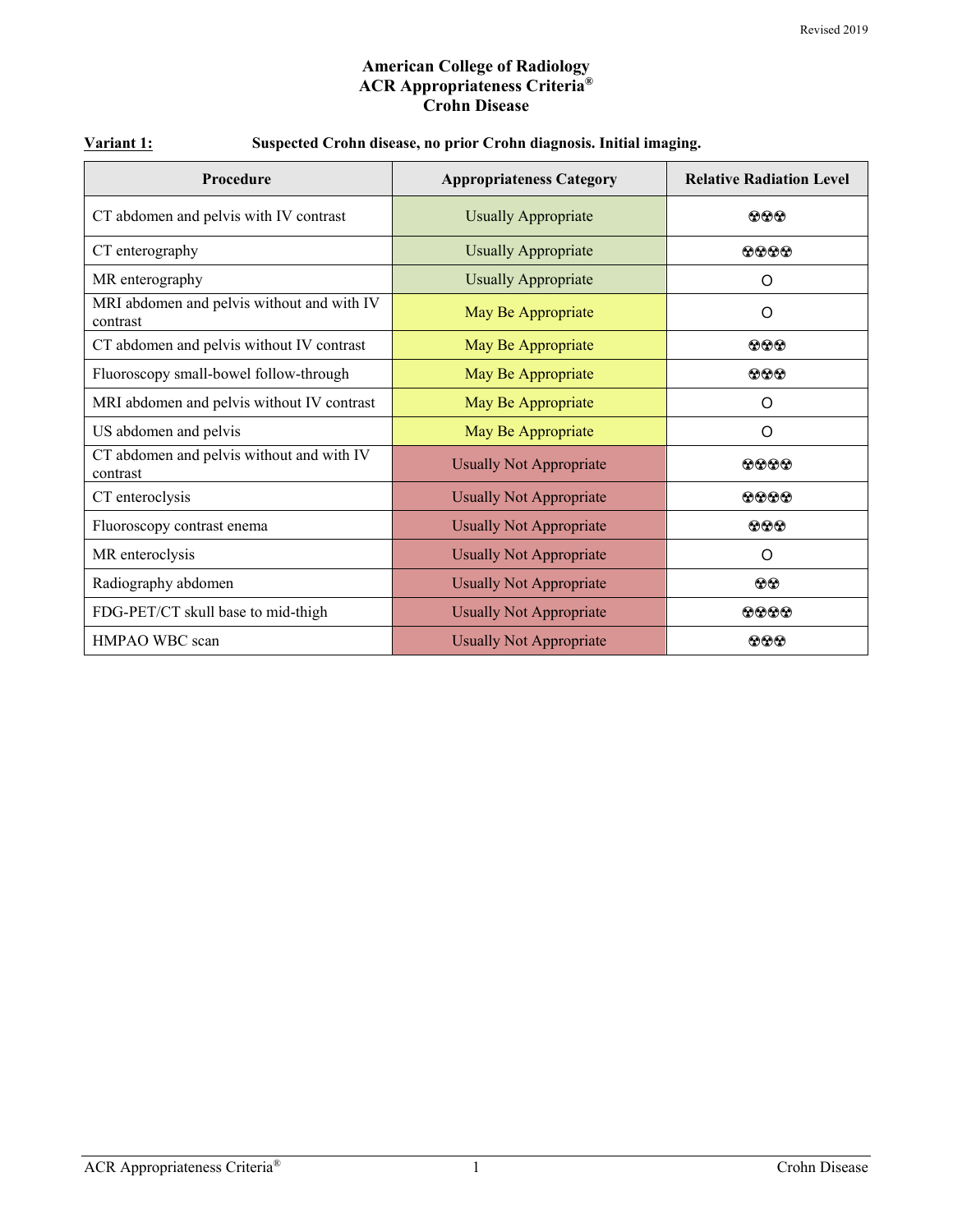| <b>Procedure</b>                                       | <b>Appropriateness Category</b> | <b>Relative Radiation Level</b> |
|--------------------------------------------------------|---------------------------------|---------------------------------|
| CT enterography                                        | <b>Usually Appropriate</b>      | $\Omega$ $\Omega$ $\Omega$      |
| MR enterography                                        | <b>Usually Appropriate</b>      | O                               |
| CT abdomen and pelvis with IV contrast                 | <b>Usually Appropriate</b>      | $\odot$ $\odot$                 |
| MRI abdomen and pelvis without and with IV<br>contrast | May Be Appropriate              | O                               |
| CT abdomen and pelvis without IV contrast              | May Be Appropriate              | $\Omega$ $\Omega$ $\Omega$      |
| MRI abdomen and pelvis without IV contrast             | May Be Appropriate              | O                               |
| CT enteroclysis                                        | May Be Appropriate              | 0000                            |
| Fluoroscopy small-bowel follow-through                 | May Be Appropriate              | $\bf{O} \bf{O} \bf{O}$          |
| MR enteroclysis                                        | May Be Appropriate              | O                               |
| CT abdomen and pelvis without and with IV<br>contrast  | <b>Usually Not Appropriate</b>  | 0000                            |
| Fluoroscopy contrast enema                             | <b>Usually Not Appropriate</b>  | $\bf{O} \bf{O} \bf{O}$          |
| Radiography abdomen                                    | <b>Usually Not Appropriate</b>  | $\odot\odot$                    |
| US abdomen and pelvis                                  | <b>Usually Not Appropriate</b>  | O                               |
| FDG-PET/CT skull base to mid-thigh                     | <b>Usually Not Appropriate</b>  | $\Omega$ $\Omega$ $\Omega$      |
| HMPAO WBC scan                                         | <b>Usually Not Appropriate</b>  | $\odot \odot \odot$             |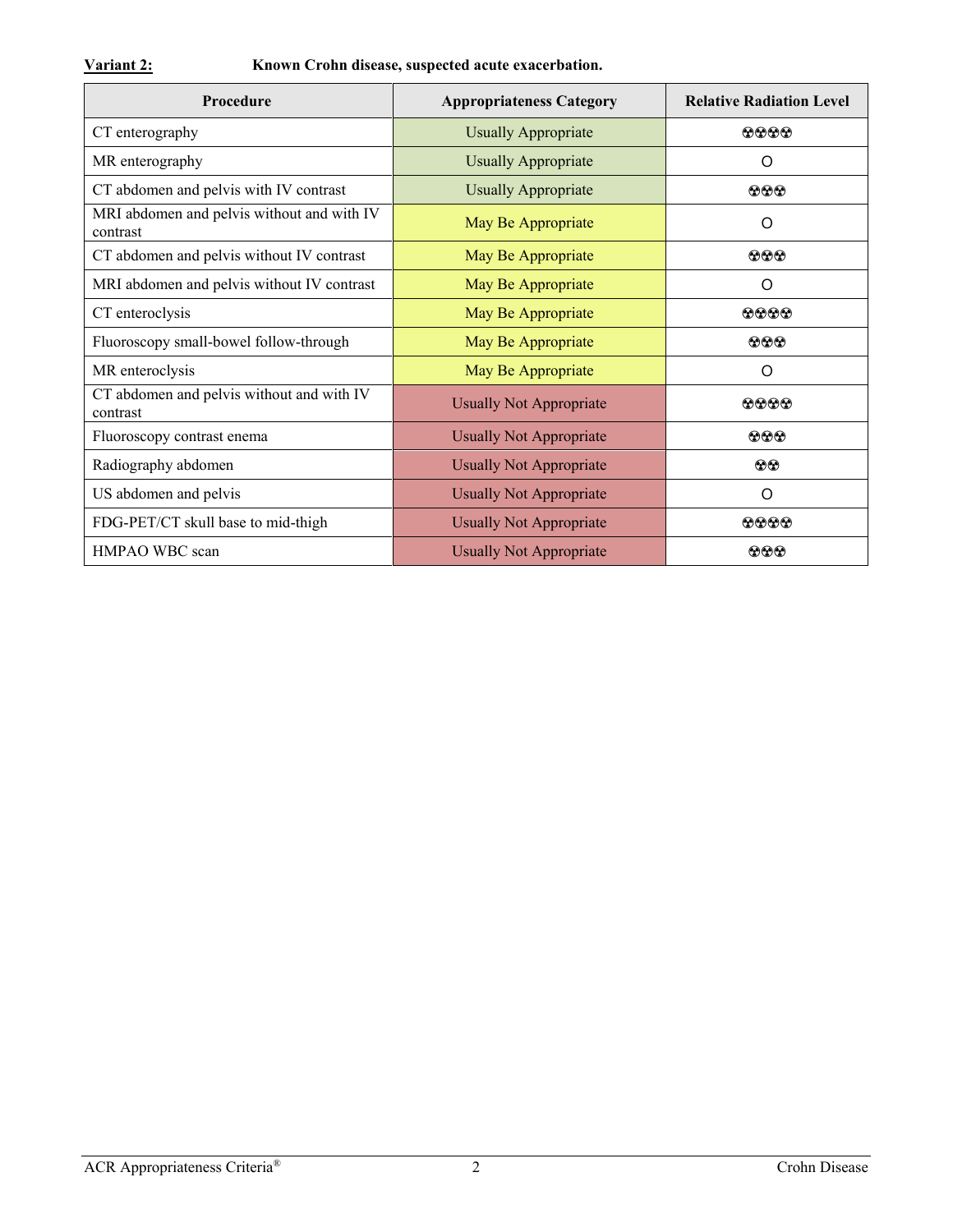| Procedure                                              | <b>Appropriateness Category</b> | <b>Relative Radiation Level</b> |
|--------------------------------------------------------|---------------------------------|---------------------------------|
| MR enterography                                        | <b>Usually Appropriate</b>      | O                               |
| CT enterography                                        | <b>Usually Appropriate</b>      | $\Omega$ $\Omega$ $\Omega$      |
| CT abdomen and pelvis with IV contrast                 | May Be Appropriate              | $\odot$ $\odot$                 |
| MRI abdomen and pelvis without and with IV<br>contrast | May Be Appropriate              | O                               |
| CT abdomen and pelvis without IV contrast              | May Be Appropriate              | $\Omega$ $\Omega$ $\Omega$      |
| CT enteroclysis                                        | May Be Appropriate              | 0000                            |
| Fluoroscopy small-bowel follow-through                 | May Be Appropriate              | $\odot \odot \odot$             |
| MR enteroclysis                                        | May Be Appropriate              | $\circ$                         |
| MRI abdomen and pelvis without IV contrast             | May Be Appropriate              | $\circ$                         |
| US abdomen and pelvis                                  | May Be Appropriate              | O                               |
| CT abdomen and pelvis without and with IV<br>contrast  | <b>Usually Not Appropriate</b>  | 0000                            |
| Fluoroscopy contrast enema                             | <b>Usually Not Appropriate</b>  | $\odot \odot \odot$             |
| FDG-PET/CT skull base to mid-thigh                     | <b>Usually Not Appropriate</b>  | 0000                            |
| Radiography abdomen                                    | <b>Usually Not Appropriate</b>  | $\odot\odot$                    |
| HMPAO WBC scan                                         | <b>Usually Not Appropriate</b>  | $\Omega$ $\Omega$ $\Omega$      |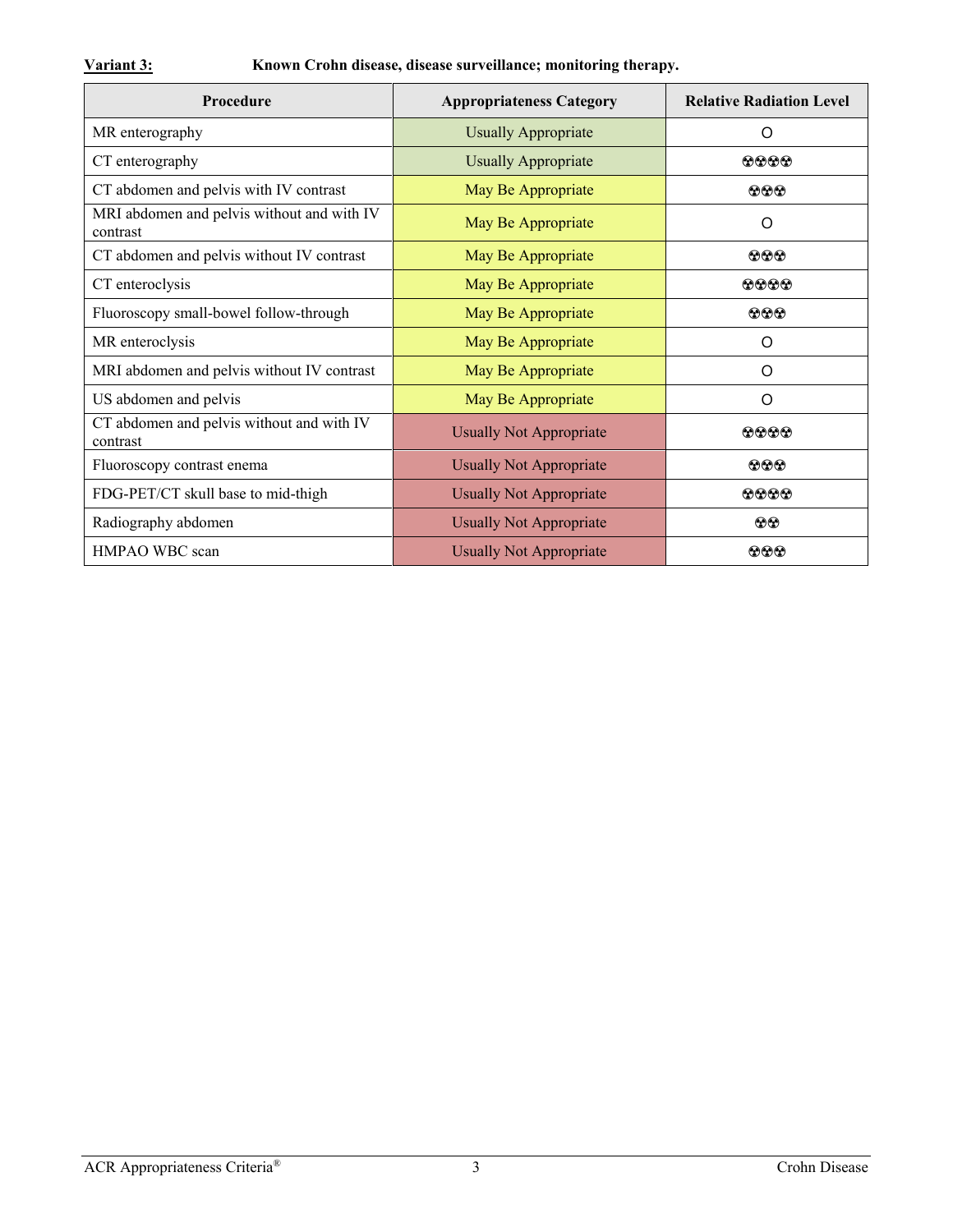#### **CROHN DISEASE**

Expert P[a](#page-3-0)nel on Gastrointestinal Imaging: David H. Kim, MD<sup>a</sup>; Kevin J. Chang, MD<sup>b</sup>; Kathryn J. Fowler, MD<sup>c</sup>; Brooks D. Cash, MD<sup>d</sup>; Evelyn M. Garcia, MD<sup>e</sup>; Avinash R. Kambadakone, MD<sup>f</sup>; Angela D. Levy, MD<sup>g</sup>; Peter S. Liu, MD<sup>h</sup>; Sharon E. Mace, MD<sup>i</sup>; Daniele Marin, MD<sup>j</sup>; Courtney Moreno, MD<sup>k</sup>; Christine M. Peterson, MD<sup>1</sup>; Jason A. Pietryga, MD<sup>m</sup>; Lilja Bjork Solnes, MD, MBA<sup>n</sup>; Stefanie Weinstein, MD°; Laura R. Carucci, MD.<sup>p</sup>

#### **Summary of Literature Review**

#### **Introduction/Background**

Crohn disease (CD) is a chronic inflammatory disorder involving the gastrointestinal tract, typically characterized by episodic flares and times of remission. Over the past several decades, there has been an increasing incidence of this disease [1-3]. Any portion of the gastrointestinal tract or alimentary tract may be involved, but the small bowel alone is affected in about a third of patients, the colon alone in a somewhat higher percentage of patients, and combined involvement of the colon and the small bowel is seen in less than a third of patients [4,5]. Perianal disease is another not uncommon manifestation [6]. Pathologically, CD is characterized by transmural granulomatous inflammation [7]. Although the bowel may return to normal after an acute flare, underlying structural damage progressively occurs over time with recurrent bouts of inflammation, leading to stricture formation, penetrating sinuses or fistulas, or a combination of the two [8].

The diagnosis of CD is based on a combination of clinical, laboratory, endoscopic, histological, and imaging findings [7,9]. No single diagnostic test allows unequivocal diagnosis. The imaging characteristics and distribution of disease provide supportive evidence for the diagnosis of CD. In addition, imaging is complementary to endoscopic techniques such as ileocolonoscopy, which allows diagnosis of disease when endoscopy is negative because of intramural disease without associated mucosal activity or because of a lack of colonic and distal ileal involvement [10].

Disease activity has been traditionally determined by clinical factors including patient symptoms and laboratory tests in which indices, such as Crohns Disease Activity Index, help to determine management. There is growing evidence, however, that active inflammation can exist despite clinical resolution of symptoms [11-13] and that complete mucosal healing represents a better treatment target for long-term outcomes than reliance on clinical symptoms [13]. In this regard, both endoscopy and imaging are becoming central tools in CD to detect such inflammation [13,14]. They are complementary in nature with differing advantages [9]. Colonoscopy with ileal intubation allows direct visualization of mucosal inflammation and ulceration and the possibility of biopsy. Crosssectional imaging, such as CT enterography or MR enterography, allows evaluation of disease proximal to the ileum beyond the reach of the colonoscope as well as detection of transmural disease with overlying normal mucosa that may be not apparent at direct optical inspection.

#### **Special Imaging Considerations**

Oral contrast plays a key role in the assessment of CD for cross-sectional imaging modalities, including CT and MR (with or without enterography technique). Without adequate bowel distention, peristalsis or collapse can obscure or mimic disease. Neutral and biphasic contrast agents are used in CT enterography and MR enterography, respectively, to allow evaluation of mucosal enhancement by detecting subtle inflammation that is often obscured with positive contrast agents. Optimal distention of the bowel during CT enterography and MR enterography is obtained by administered large volumes (1300–1800 cc) over a specific time period (30–60 minutes) with imaging conducted at 60 minutes [15]. In addition, the oral agent also is formulated to decrease absorption in the ileum,

<span id="page-3-0"></span>a Panel Chair, University of Wisconsin Hospital & Clinics, Madison, Wisconsin. <sup>b</sup>Newton-Wellesley Hospital, Newton, Massachusetts. <sup>c</sup>Panel Vice-Chair, University of California San Diego, San Diego, California. <sup>d</sup>University of Texas Health Science Center at Houston and McGovern Medical School, Houston, Texas; American Gastroenterological Association. 'Virginia Tech Carilion School of Medicine, Roanoke, Virginia. 'Massachusetts General Hospital, Boston, Massachusetts. <sup>g</sup>Medstar Georgetown University Hospital, Washington, District of Columbia. <sup>h</sup>Cleveland Clinic, Cleveland, Ohio. <sup>i</sup>Cleveland Clinic, Cleveland, Ohio; American College of Emergency Physicians. <sup>j</sup>Duke University Medical Center, Durham, North Carolina. <sup>k</sup>Emory University, Atlanta, Georgia. l Penn State Health, Hershey, Pennsylvania. mUniversity of Alabama at Birmingham, Birmingham, Alabama. n Johns Hopkins Bayview Medical Center, Baltimore, Maryland. <sup>o</sup>University of California San Francisco, San Francisco, California. <sup>p</sup>Specialty Chair, Virginia Commonwealth University Medical Center, Richmond, Virginia.

The American College of Radiology seeks and encourages collaboration with other organizations on the development of the ACR Appropriateness Criteria through society representation on expert panels. Participation by representatives from collaborating societies on the expert panel does not necessarily imply individual or society endorsement of the final document.

Reprint requests to[: publications@acr.org](mailto:publications@acr.org)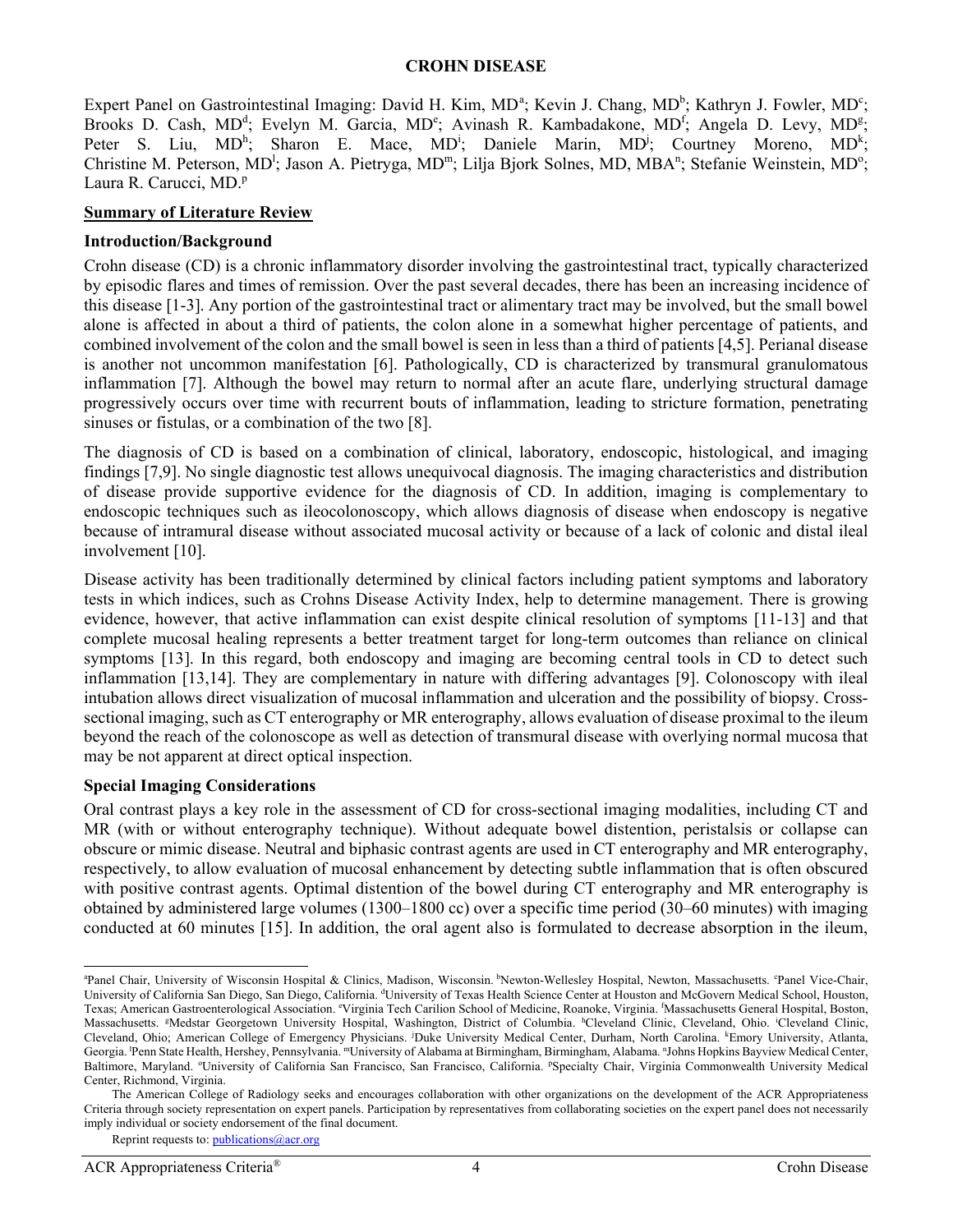which occurs with water, allowing for increased distal luminal distention. If the patient cannot tolerate the oral contrast requirements of the enterography technique, CT can still be performed but with a loss of sensitivity. Although positive oral contrast often obscures the presence of subtle inflammation, it has been shown to improve detection of potential complications related to ongoing CD, including abscess formation, fistula and sinus tract formation, compared with neutral agents [16]. Thus, in some circumstances, positive luminal contrast may be the preferred agent at a standard CT to detect such complications.

CT enterography or MR enterography involves oral ingestion by the patient, whereas CT enteroclysis and MR enteroclysis involves placement of a nasoduodenal tube to allow oral contrast infusion directly into the small bowel at a predetermined rate. These procedures are more invasive and may not be well tolerated by acutely ill patients. The technical demands of the enteroclysis protocol related to placement of a nasoduodenal tube and the need for radiologist monitoring throughout the procedure have been negative impediments to widespread use. Bowel distention of the jejunum is typically less at enterography than at enteroclysis but is considered acceptable with good technique [17,18].

# **Discussion of Procedures by Variant**

# **Variant 1: Suspected Crohn disease, no prior Crohn diagnosis. Initial imaging.**

In this clinical variant, the patient is not known to have an established diagnosis of CD. Although there are differential diagnostic possibilities, CD is determined to be one of the leading causes for the patient's condition. In this clinical scenario, the patient can present with a range of severity from an indolent presentation in which the individual is relatively well to an acutely ill one with severe pain, leukocytosis, vomiting, and/or diarrhea. The individual may or may not be able to tolerate the large amounts of oral contrast needed for specialized imaging protocols (ie, enterography or enteroclysis techniques) depending on the severity of presentation. In cases in which the patient cannot tolerate the oral contrast requirements, enterography or enteroclysis by CT or MR would then not be possible options.

# **CT Enterography**

CT enterography represents a CT examination with a specialized protocol. Neutral contrast by mouth is given in large amounts over a set time to promote optimal distention of the small bowel [19-21]. Combined with other technical modifications, including thin collimation, multiplanar reconstruction, and intravenous (IV) contrast, this protocol maximizes the technique to depict inflammatory changes in the small bowel related to CD [20,22,23].

It is difficult to precisely determine the test characteristics in CD exactly because of the lack of a true reference standard. However, the overall diagnostic performance for CT enterography is excellent. When an endoscopic standard is utilized, sensitivity for CD ranges from 75% to 90%, with a specificity of >90% [24-27]. Compared with other imaging modalities, CT enterography represents an optimal option for most patients [21,27-31]. The diagnosis of acute inflammation is made through visualization of thickened small bowel with mural stratification as well as extraenteric processes including engorged vasa recti/vasculature and surrounding inflammatory stranding [25,26,32-34]. Because CT enterography is a cross-sectional imaging modality, assessment for alternative diagnoses, as well for the possible complications of CD including obstruction, abscess, and fistula, can be made [28,35-37]. With its intrinsic high spatial resolution and reproducible quality, state-of-the-art CT enterography represents one of the main imaging methods for initial diagnosis of small-bowel CD. At many United States medical centers and practices, a combination of CT enterography and ileocolonoscopy has been advocated as the diagnostic algorithm of choice at initial presentation [38]. Ileocolonoscopy can assess for colonic and distal ileal involvement and permits biopsies. The addition of CT enterography allows for assessment of the entire small bowel, including the distal ileum, and is helpful in establishing a CD diagnosis in cases in which the terminal ileum and colon are not involved or when intramural disease is predominant, which may not be apparent at endoscopy.

For this variant in which the patient does not have an established diagnosis for CD and other entities remain in the differential, the cross-sectional/global nature of this CT-based modality allows potential diagnosis of an entity mimicking a CD presentation and adds to the utility of CT enterography.

Ultimately, the decision to select CT enterography versus a standard CT abdomen and pelvis examination is dependent on the acuity and severity of presentation. For more indolent presentations in which the patient is able to tolerate large volumes of oral contrast, CT enterography is preferred because it is can detect more subtle findings of CD compared with a standard CT with positive oral contrast. In contrast, in the acute presentation in which the patient is severely ill and unable to tolerate the large volume requirements, a standard CT (without or with oral contrast) may be the preferred choice. Presumably, any findings of CD would not be subtle in this situation.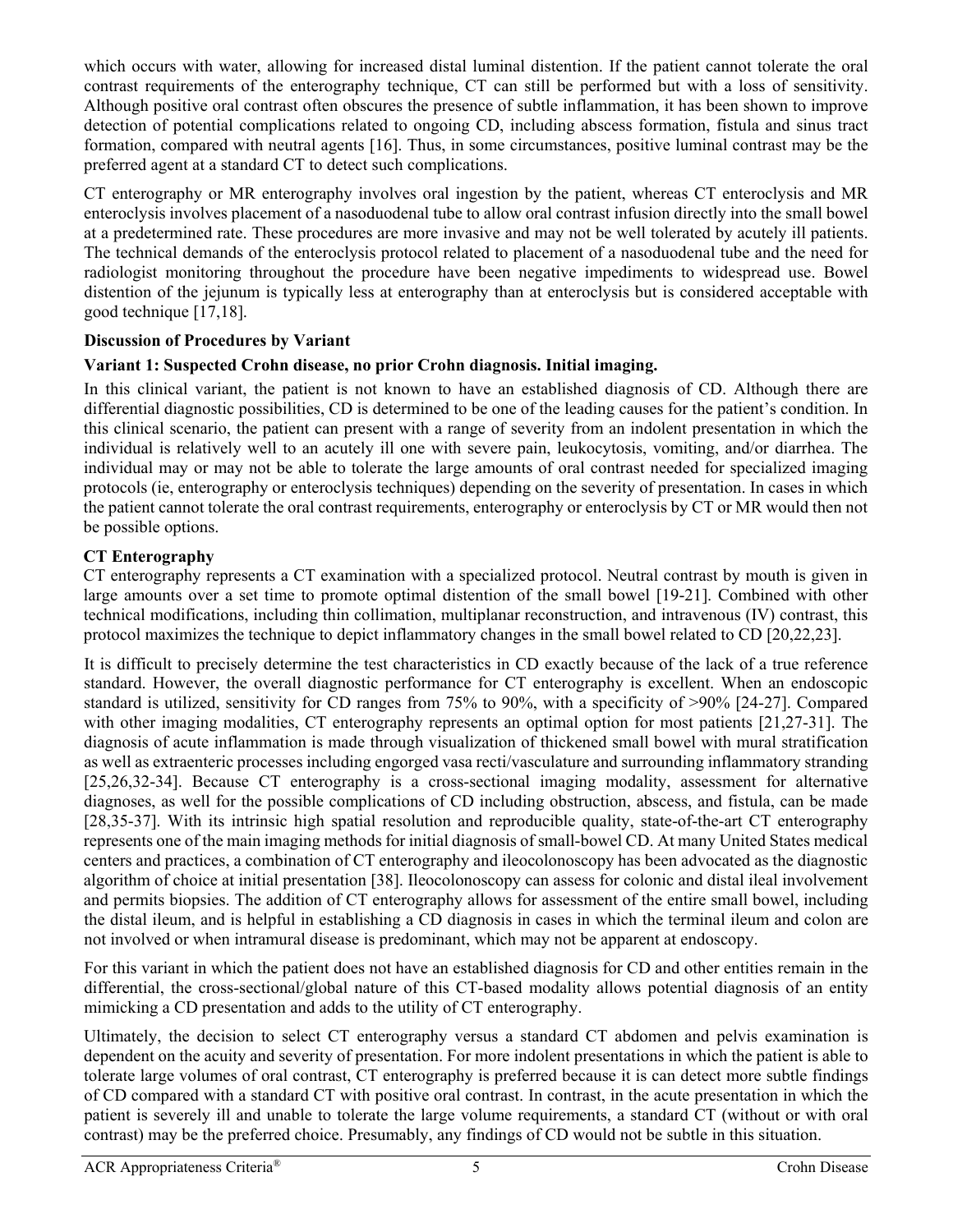## **CT Abdomen and Pelvis**

Standard abdomen and pelvis CT with IV contrast with a routine protocol (ie, without neutral oral contrast enterography technique) can be useful in the initial presentation of a patient with CD without a known prior diagnosis, particularly in the instance of an acutely ill individual who may be unable to tolerate large amounts of oral contrast for an enterography protocol. Standard CT also allows for alternative diagnoses that may mimic CD such as appendicitis in this variant. This adds to the potential utility of this modality for this variant. However, if the patient is able to tolerate the oral contrast requirements of CT enterography, optimizing bowel technique improves examination performance over standard CT and should be preferred.

Although standard abdomen and pelvis CT can be done either with or without the administration of IV contrast, it is evident that many of the processes, such as mural enhancement associated with CD require IV contrast for optimal assessment. Without IV contrast, such processes can only be inferred by associated findings, such as wall thickening, which may not occur in mild inflammation. In fact, the importance of contrast can be underscored by the emphasis on determining the optimal timing of imaging following IV contrast administration as opposed to comparisons between IV contrast and noncontrast CT [22]. A prior meta-analysis that evaluated CT performance included studies that were all conducted with IV contrast [25]. There is a clear consensus that noncontrast CT holds poorer performance compared against a CT with IV contrast.

Standard CT abdomen and pelvis with IV contrast can provide evidence of inflammation of an affected gastrointestinal segment. Although there may be less than optimal bowel distention with positive luminal contrast (compared with volume loading techniques) and positive contrast may obscure subtle stratified mural enhancement and more subtle areas of active inflammation, CT with positive luminal contrast can identify wall thickening, luminal narrowing, and adjacent inflammatory changes that may be seen in CD [39]. In addition to assessing for inflammation, standard CT with IV contrast can also evaluate for CD complications, including bowel obstruction, fistula formation, and abscess formation, and positive luminal contrast is preferable to no oral contrast in this scenario. Sensitivities for CT-based evaluation for stenosis/obstruction range from 85% to 94% with very high specificities [40,41]. Sensitivities for abscesses are also very good, ranging from 86% to 100% [27,36]. There is more variable performance for fistula detection with sensitivities ranging from 68% to 100% [27,40,42]. One study showed a very low sensitivity of 20% for enteroenteric fistulas in their series [40]. Thus, in the acute setting, standard CT with IV contrast is a suitable option for assessment. On the other hand, if the patient is relatively well and able to tolerate the oral contrast requirements of CT enterography, the optimized bowel protocol increases sensitivity for more subtle inflammation.

# **CT Enteroclysis**

CT enteroclysis is a CT-based examination in which a nasoduodenal tube is placed to allow controlled distention of the small bowel. Typically, neutral contrast is continuously infused into the small bowel during CT, and IV contrast is also given. This procedure typically allows for better distention of the small bowel compared with oral ingestion at CT enterography [43,44]. Because of the active infusion, stenoses are more readily determined [43].

There have been few studies evaluating performance in recent years. Although bowel distention of the jejunum is improved with CT enteroclysis, the distention at CT enterography is considered acceptable [17,18], and CT enterography has been more generally utilized over CT enteroclysis because the procedure is better tolerated by patients. As with all imaging modalities, it is difficult to precisely determine the test characteristics in CD exactly because of the lack of a true reference standard. However, the overall diagnostic performance for CT enteroclysis is excellent (ie, >85% sensitivity, >90% specificity) [45-47], and this examination has been used as a reference standard for other modalities in various studies [41,47]. The diagnosis of acute inflammation is made through visualization of thickened small bowel with mural stratification as well as extraenteric processes, including engorged vasa recti/vascular and surrounding inflammatory stranding [43,44]. Because CT enteroclysis is a crosssectional imaging modality, assessment for alternative diagnoses as well as for the possible complications of CD, including obstruction, abscess, and fistula, can be made [43]. Although the bowel optimization at CT enteroclysis allows excellent examination performance, equivalent to highest-performing modalities, CT enteroclysis is not typically suitable in the acute setting in which the patient is ill. It is not uncommon that they cannot tolerate the requirements of this somewhat invasive examination. In a scenario in which the CD is a diagnostic consideration among others without a prior established diagnosis of inflammatory bowel disease, the discomfort and risks of duodenal intubation and active contrast infusion often outweighs the increased diagnostic performance gained, arguing against its use in this situation.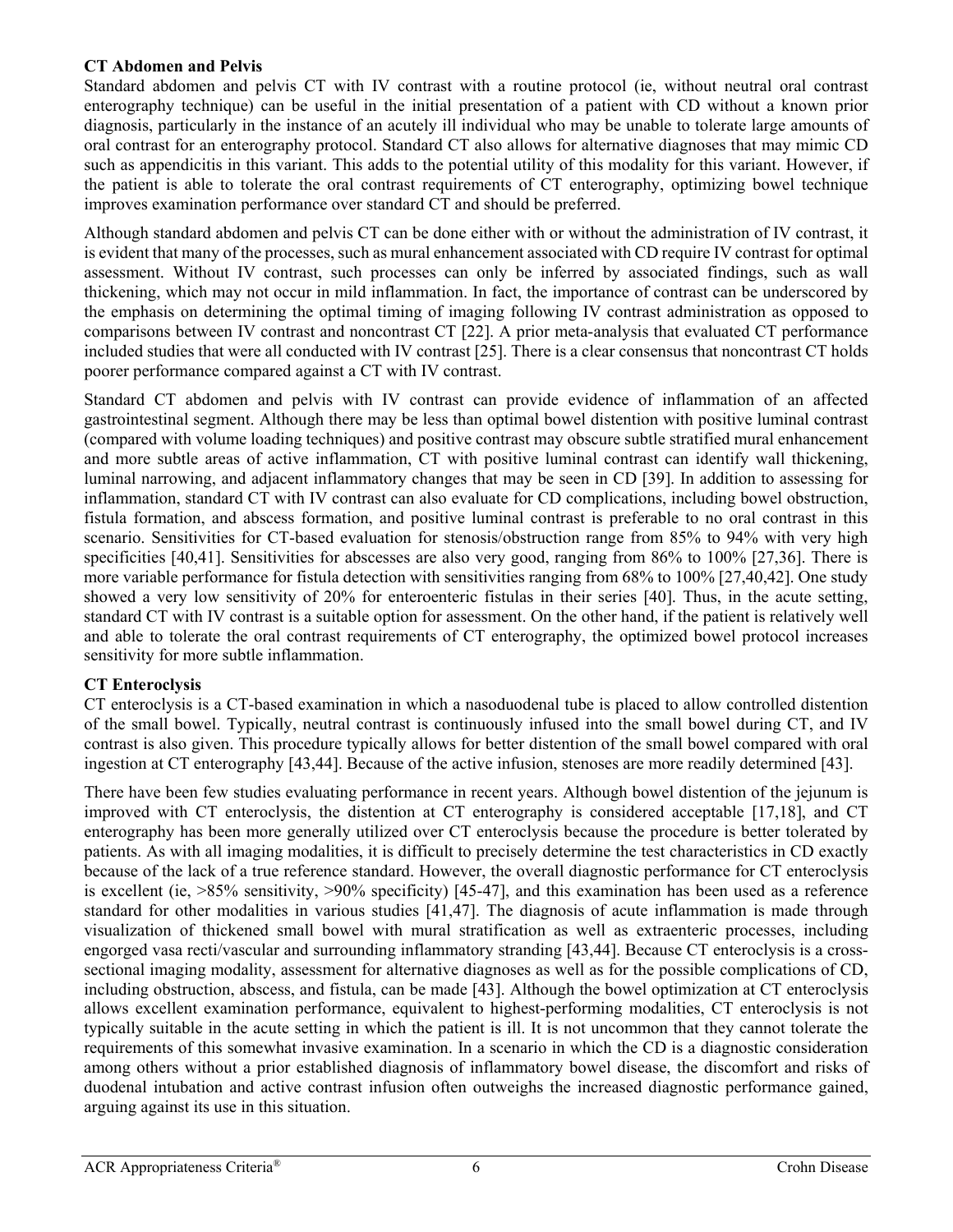### **MR Enteroclysis**

MR enteroclysis is a MR-based examination in which a nasoduodenal tube is placed to allow controlled distention of the small bowel. Typically, biphasic enteral contrast (low signal on T1 and high signal on T2) is infused over time prior to MRI, and IV contrast is given during the MR examination. The technical demands of this more invasive examination are greater but typically allow for better distention of the small bowel compared with oral ingestion with an enterography technique [48].

There have been few studies evaluating performance of this technique in recent years because it is not a widely utilized examination. Although bowel distention of the jejunum is typically less at enterography than with enteroclysis, distention achieved with enterography is considered acceptable [17] and has been more widely utilized compared with MR enteroclysis. As with all imaging modalities, it is difficult to precisely determine the test characteristics in CD exactly because of the lack of a true reference standard. However, the overall diagnostic performance for MR enteroclysis is excellent and at least equivalent to MR enterography [49]. One comparison study between these two modalities demonstrated statistically better detection of superficial mucosal abnormalities over MR enterography but no difference for stenoses and fistulas [50]. Although the bowel optimization at MR enteroclysis allows excellent examination performance, equivalent to the highest-performing modalities, MR enteroclysis is not typically suitable in the acute setting in which the patient is ill. Often, they cannot tolerate the requirements related to placement of the nasoduodenal tube and active infusion of contrast. In addition, the evaluation for alternative diagnoses mimicking CD may be more difficult or limited.

# **MR Enterography**

MR enterography combines contrast-enhanced MRI scanning using fast imaging techniques with an enterography protocol to optimize bowel distension [38]. As described with CT enterography, this requires the patient to ingest a large volume of oral contrast in a set time. Additionally, the use of glucagon or prone imaging may help to decrease bowel peristalsis and thus artifact. MR enterography holds excellent test performance characteristics (see below) equivalent to other optimized modalities, such as CT enterography. The ability to diagnose alternative diagnoses may be decreased in cases when a CT-based option may be preferable, depending on the level of patient acuity and ability to hold still. Severely ill patients are less likely to be able to hold still for the duration of MRI examination, leading to increased artifact and poorer image quality. In addition, if ill, the patient may not be able to tolerate the required large volumes of contrast required at MR enterography.

MR enterography can accurately display bowel-wall changes in early CD [51-54]. Characteristic bowel-wall changes suggesting active inflammation include bowel-wall thickening, high T2 mural signal, mural hyper enhancement with mural stratification, and hyperemic vasa recta [55-64]. MR cine imaging is potentially useful, allowing for assessment of decreased bowel motility in the affected segments with CD [65]. Besides inflammation, MRI can detect complications for CD, including obstruction, abscess, or fistula. MRI may also depict alternative diagnoses such as appendicitis, although this may be more difficult than at CT. Similar to CT enterography, the performance of MR enterography for CD is very good. Rates of sensitivity and specificity are 77% to 82% and 80% to 100%, respectively [24,66,67], and test performance characteristics for active inflammation and complications are similar to CT enterography [27,28,35,40,68,69]. However, the quality of MRI examinations is much more variable and is dependent on patients' ability to hold still, leading to increased interobserver variation as opposed to CT enterography [27,35,70-72]. Overall, MRI is more prone to respiratory and bowel-motion artifact, despite the use of glucagon, which may lead to suboptimal examinations and more difficult interpretations, particularly in acutely ill patients. Because of these limitations, it is best to start with a CT enterography as the initial evaluation in suspected CD.

# **MRI Abdomen and Pelvis**

Standard MRI with a routine protocol (ie, MRI without and with IV contrast and without oral contrast enterography technique) can detect evidence of CD if the patient cannot tolerate large volumes of oral contrast (ie, acutely ill patients). However, the lack of bowel optimization technique decreases evaluation of more subtle findings. One study ( $n = 100$ ) reported a sensitivity of 50% to 86% and specificity of 93% to 94% for wall thickening [73]. Thus, standard MR may be an option when oral contrast requirements at enterography cannot be tolerated.

For CD complications, the diagnostic ability of MRI is similar to standard CT with IV with similar reported sensitivities and specificities in various series [27,40,58,72]. The sensitivity for stenosis/obstruction ranges from 87% to 92% with high specificities; detection performance remains high for abscesses, with sensitivity ranging from 86% to 100%. As with CT, the detection for fistulas is more variable, ranging from 40% to 100%. Because of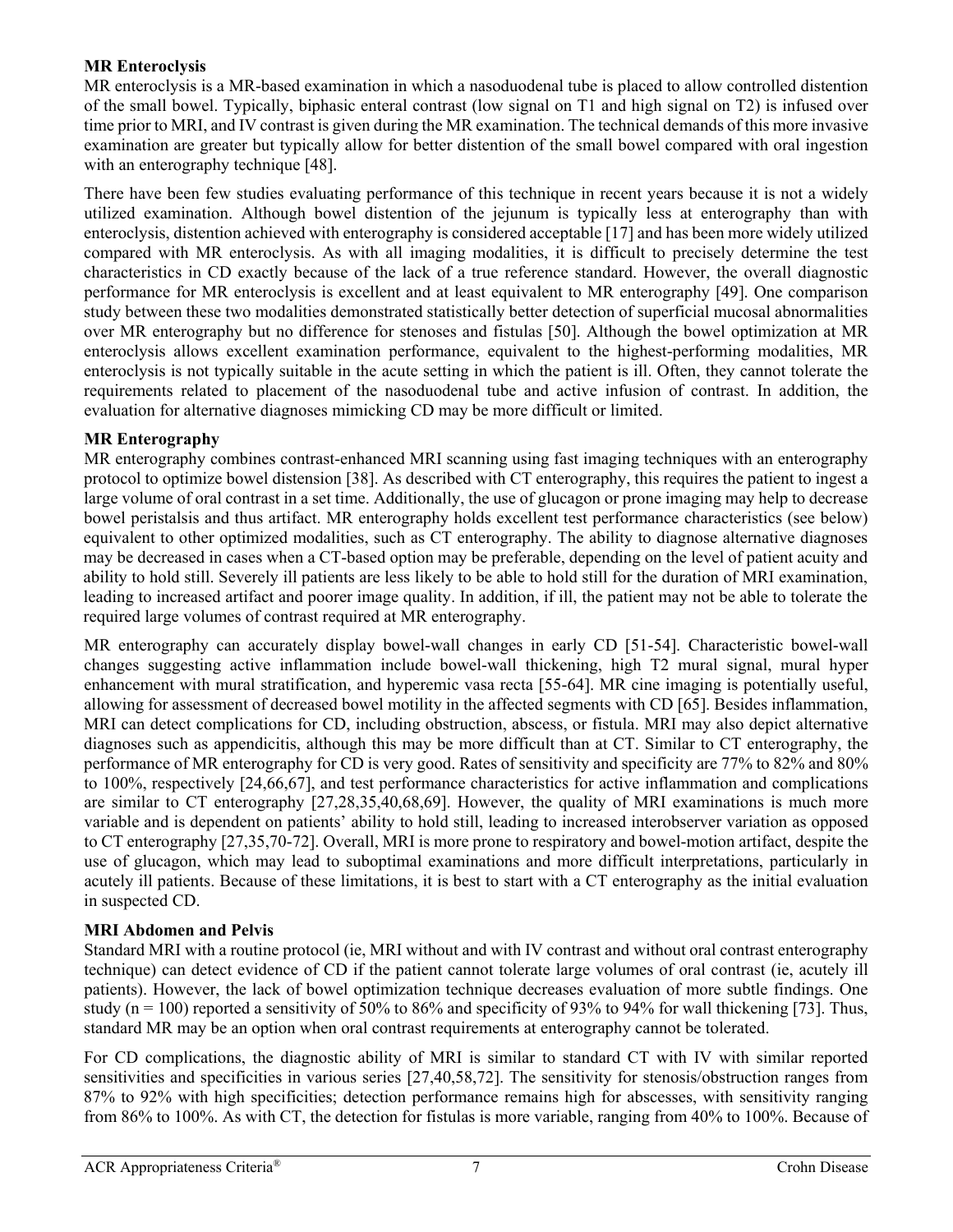the superior soft-tissue contrast, perianal disease including fistulation to the perineum is best evaluated at MRI, using a small field of view and focused examination [74-76].

Standard MRI without IV contrast has been investigated because of emerging concerns with IV gadolinium use and potential long-term accumulation in the body and brain. Noncontrast techniques, such as diffusion-weighted imaging (DWI), have been used to evaluate evidence for CD. There is growing literature examining its promise in detecting active disease versus quiescent disease for complication evaluation and disease monitoring, although many of the studies involve DWI in the context of enterography technique [77]. One study without enterography technique [48] reported a sensitivity of 49% to 82% and specificity of 85% to 93% for DWI, although lower specificities have been reported at meta-analysis [78]. Overall, DWI appears to have moderate sensitivity but low specificity leading to increased false positives for disease activity [77]. Thus, the current consensus is that noncontrast only techniques such as DWI can be done but there is likely improved performance with the information gained from post-IV contrast series.

Severely ill patients are less likely to be able to hold still for the duration of an MRI examination, leading to increased artifact and poorer image quality. In these instances, other options may be preferable, particularly CT enterography or standard abdomen and pelvic CT.

#### **Radiography Abdomen**

Radiographs of the abdomen are limited in the initial diagnosis for CD. The ability to directly visualize bowel pathology is limited, and evidence for CD is instead inferred indirectly. Radiographs may be useful in severely ill presenting patients to evaluate for the presence of bowel perforation or obstruction.

#### **Fluoroscopy Small-Bowel Follow-Through and Fluoroscopic Enteroclysis**

Historically, fluoroscopic contrast examinations of the gastrointestinal tract have been the primary imaging methods of choice in the diagnosis of CD. Small-bowel follow-through (SBFT; with or without per oral pneumocolon) and enteroclysis can be used to evaluate the small bowel for evidence of thickening and active disease [50,79]. In addition, internal fistulas can be detected [80], although other extramural complications, such as abscess formation, are only indirectly visualized, which leads to decreased detection [27]. It has become evident; however, with the emergence of specialized cross-sectional imaging modalities, that the performance of contrast fluoroscopy is not as accurate for active disease as compared to these other examinations [18,42,46,81,82]. Both SBFT and enteroclysis are hampered by their 2-D perspective, whereby pathology can be obscured because of overlapping bowel loops [18,82,83]. On the other hand, the real-time assessment for a fixed versus pliable nature of a segment of bowel can provide important ancillary information. Depending on institutional and surgeon preference, there may be a role in delineating the preoperative anatomy for the surgeon, although there has been a marked decline in fluoroscopic use over recent years.

In addition, fluoroscopic examinations may not be tolerated in acutely ill patients because of the oral contrast requirements for these procedures.

### **Fluoroscopy Contrast Enema**

Colonoscopy is the preferred initial examination of the colon in patients suspected of having inflammatory bowel disease primarily involving the colon as opposed to the small bowel [9]. Colonoscopy is superior to the barium enema for the detection of early inflammatory changes and has largely replaced it as the initial diagnostic examination [9]. Particularly in an acutely ill patient, a contrast enema may be technically challenging because of the need for retrograde contrast instillation.

### **US Abdomen and Pelvis**

Transabdominal ultrasound (US) is a potential effective option in the initial diagnosis of CD [84,85]. The technique requires a systematic survey pattern of the entire bowel with graded compression (ie, overlapping vertical sweeps with a high-frequency 5–17 MHz linear transducer) [11]. Sensitivities for disease detection range from 75% to 94%, with specificities of 67% to 100% for CD with demonstration of wall thickening [66,86-88]. The threshold for abnormal thickening is typically set at 4 mm. Besides wall thickening, findings include alteration of the US gut signature, presence of fat wrapping, and vascular changes [89-92]. US contrast and Doppler techniques appear helpful in determining inflammation [93-95]. In addition, the real-time assessment of bowel pliability and peristalsis can be helpful in the diagnostic evaluation. Transperineal or endoanal US is also helpful at assessing perianal fistulous disease related to CD [96].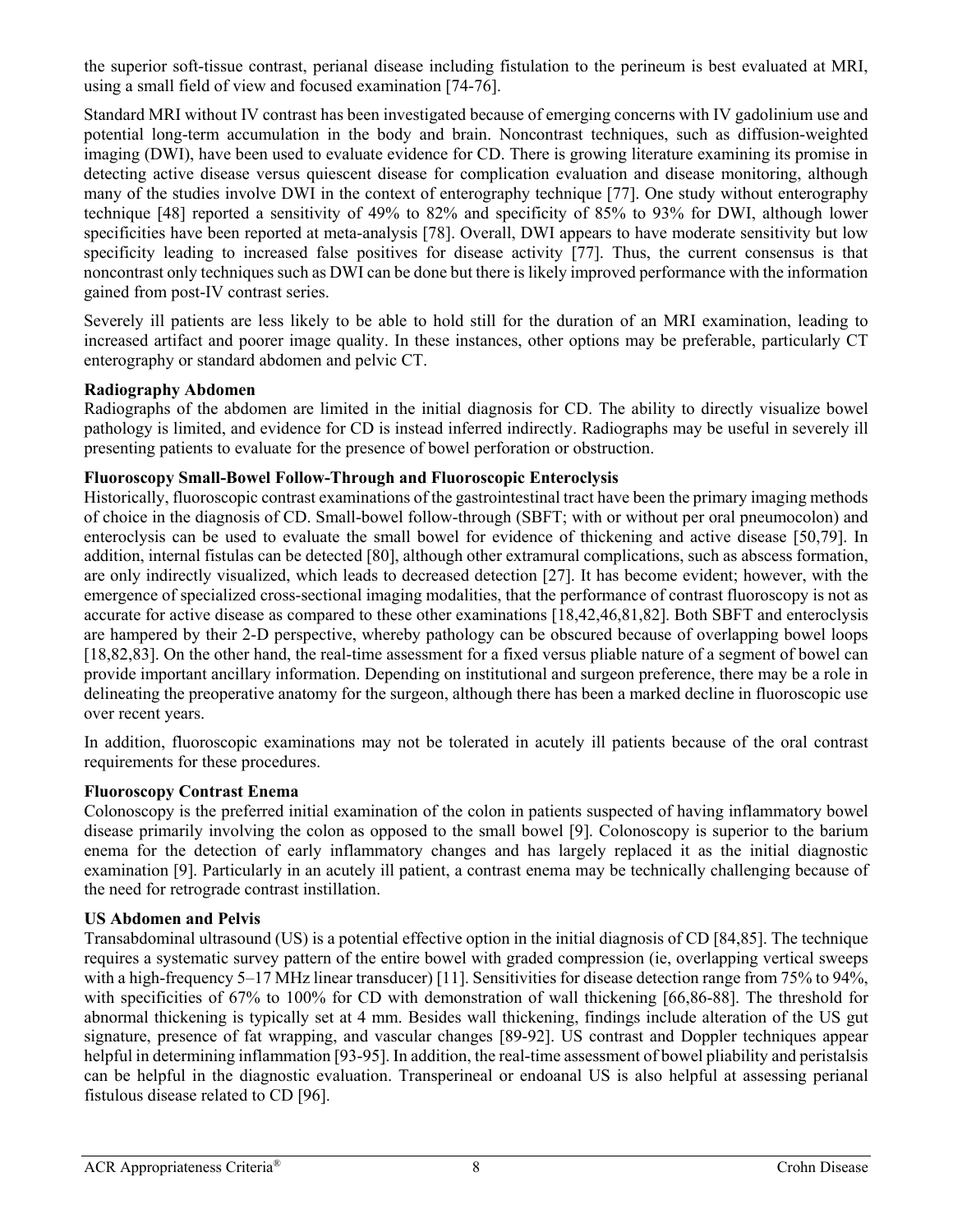However, patient factors such as obesity and guarding, especially in the acutely ill scenario, may preclude adequate compression with the US probe. In addition, large amounts of shadowing gas may obscure bowel, preventing an optimal examination. Location of bowel involvement affects diagnosis with higher sensitivities for terminal ileal involvement detection as compared with more proximal small bowel disease [87]. False-positive diagnoses of abscesses are more likely at US [97]. The determination for alternative etiologies may also be decreased as compared with CT or MRI.

# **HMPAO WBC Scan**

Leucoscintigraphy or Tc-99m-hexamethyl propylene amine oxime-labeled white blood cell (Tc-99m HMPAO WBC) scan have demonstrated good sensitivities and specificities for intestinal inflammation in the 79% to 85% and 81% to 98% range, respectively [98]. Proponents contend that leucoscintigraphy is useful in the diagnosis and evaluation of activity of extent of disease [99] with performance results equivalent to cross-sectional imaging [28]. However, the disadvantages of this examination, such as the decreased ability to depict and therefore detect alternative diagnoses and the complicated time-consuming technical aspects (ie, labeling and handling of blood products) have limited its use in initial diagnosis. Furthermore, leucoscintigraphy is limited in alternative diagnoses mimicking CD.

# **FDG-PET/CT Skull Base to Mid-Thigh**

The addition of metabolic information from PET with the morphologic anatomic imaging of CT or MR shows promise. It may be helpful to better assess the level of active inflammation from fibrosis [100,101]. Studies also show improved assessment in the colon in a murine animal model [102], which points to potential future usefulness because the colon is less well evaluated at both CT enterography and MR enterography. At this point, there are few large-series published clinical studies but small series show promising results [103,104].

### **Variant 2: Known Crohn disease, suspected acute exacerbation.**

In this clinical variant, there is an established diagnosis of CD. Here, the patient presents with acute worsening of symptoms attributable to known disease. The concern is for an active flare or for the development of a complication of CD (ie, obstruction, abscess, fistula development). The clinical suspicion of an alternative diagnosis mimicking CD is low.

#### **CT Abdomen and Pelvis**

Standard abdomen and pelvis CT with IV contrast with a routine protocol (ie, without oral contrast enterography technique) can be useful in the suspected exacerbation of CD. Although the imaging findings of an acute flare in a known CD patient are typically not subtle (ie, not the situation of subtle mucosal enhancement in a clinically asymptomatic patient undergoing treatment monitoring), optimizing the bowel by enterography technique leads to improved detection of inflammation and should be pursued if the patient can tolerate the oral contrast. On the other hand, CT with positive luminal contrast (without enterography technique) can identify wall thickening, luminal narrowing, and adjacent inflammatory changes that may be seen in CD [19]. In addition, the complications of abscess formation or fistula formation can be detected at standard IV contrast CT in which the positive oral contrast may improve detection of complications. Sensitivities for abscesses are very good, ranging from 86% to 100% [27,36]. There is more variable performance for fistula detection with sensitivities ranging from 68% to 100% [27,40,42]. One study showed a very low sensitivity of 20% for enteroenteric fistulas in their series [40].

Although standard abdomen and pelvis CT can be done either with or without the administration of IV contrast, it is evident that many of the processes seen with an acute flare in CD require IV contrast for optimal assessment. Without IV contrast, such processes can only be inferred by associated findings, such as wall thickening. In fact, the importance of contrast can be underscored by the emphasis on determining the optimal timing of imaging following IV contrast administration as opposed to comparisons between IV contrast and noncontrast CT [22]. A prior meta-analysis that evaluated CT performance included studies that were all conducted with IV contrast [25]. There is clear consensus that noncontrast CT holds poorer performance compared against a CT with IV contrast.

### **CT Enteroclysis**

CT enteroclysis is a CT-based examination in which a nasoduodenal tube is placed to allow controlled distention of the small bowel. Typically, neutral contrast is continuously infused into the small bowel during CT, and IV contrast is also administered. This procedure typically allows for better distention of the small bowel compared with oral ingestion at CT enterography [43,44]. Because of the active infusion, stenoses are more readily determined [43].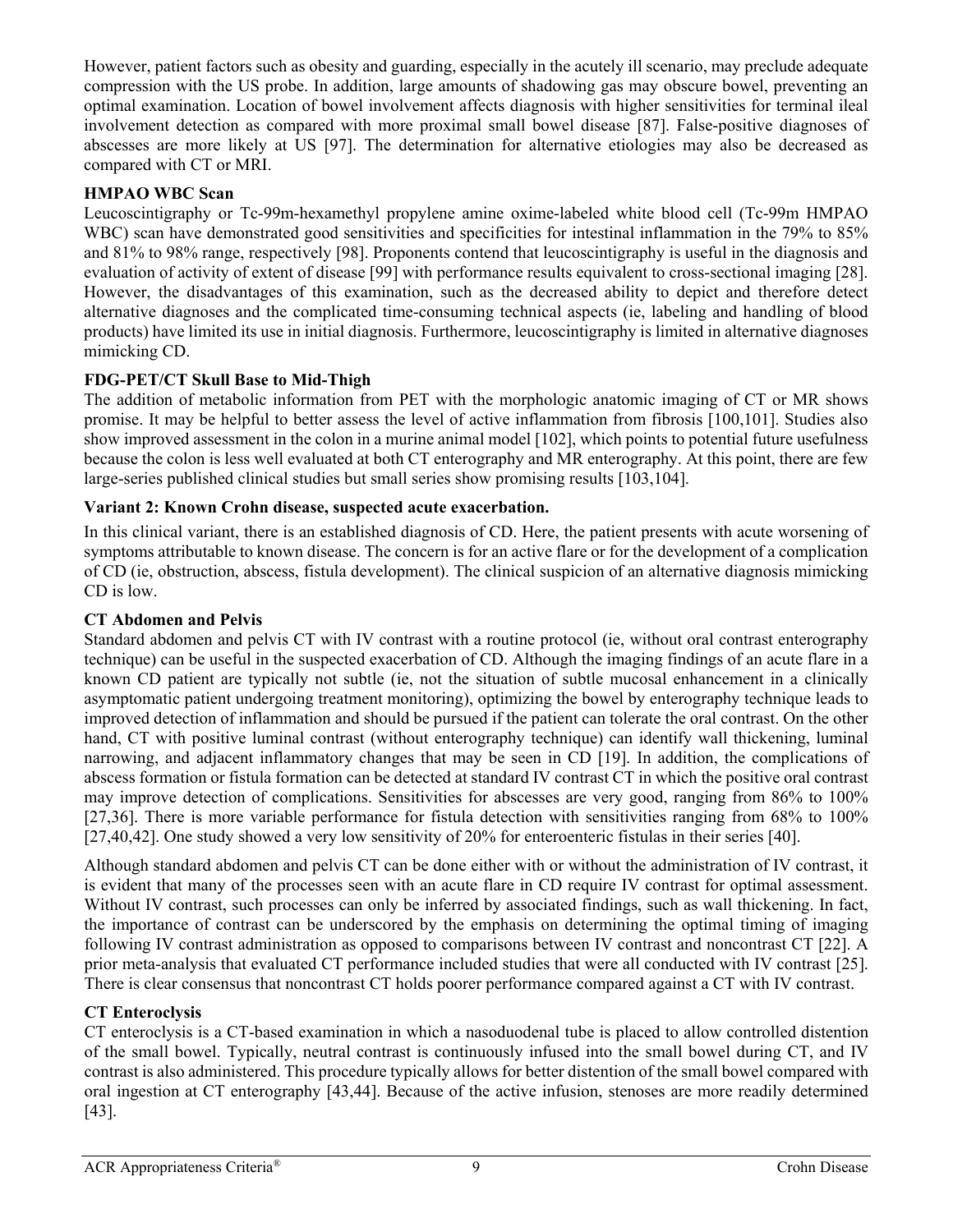The overall diagnostic performance for CT enteroclysis is excellent (ie,  $>85\%$  sensitivity,  $>90\%$  specificity) [45-47], and this examination has been used as a reference standard for other modalities in various studies [41,47]. However, it is important to remember that detection of subtle evidence for CD is not needed in this clinical variant in which the patient is presenting acutely with a suspected flare or complication. Similar to other CT-based options, the assessment for the possible complications of CD, including obstruction, abscess, and fistula, can be made because of its underlying cross-sectional nature without additional advantage from the dedicated enteroclysis protocol.

In this specific variant, CT enteroclysis may be limited because it is dependent on the clinical acuity or severity of presentation. With a significant acute flare or complication, the patient would poorly tolerate CT enteroclysis because of the marked demands on the patient related to the placement of the nasoduodenal tube and need for active infusion of oral contrast. Here, the risks outweigh the added benefits of optimized bowel visualization, and this imaging choice should be avoided when acutely ill. If, however, the patient is relatively asymptomatic, CT enteroclysis may be an appropriate option with excellent diagnostic performance.

# **CT Enterography**

CT enterography represents a CT examination with a specialized protocol. Neutral contrast by mouth is given in large amounts over a set time period to promote optimal distention of the small bowel [19-21]. Combined with other technical modifications, including thin collimation, multiplanar reconstruction, and IV contrast, this protocol maximizes the technique to depict inflammatory changes in the small bowel related to CD [20,22,23].

CT enterography is well suited to evaluate a potential acute flare or complication of CD. However, if the patient cannot tolerate the contrast requirements of the enterography technique, standard CT may be an option (although less sensitive, the findings of an acute flare are likely not subtle if the patient is acutely ill and unable to tolerate the contrast volume of CT enterography). The overall diagnostic performance for CT enterography is excellent. When an endoscopic standard is utilized, sensitivity for CD ranges from 75% to 90%, with a specificity of >90% [24-27]. The diagnosis of acute inflammation is made through visualization of thickened small bowel with mural stratification, as well as extraenteric processes that include engorged vasa recti/vasculature and surrounding inflammatory stranding [25,26,32-34]. Because CT enterography is a cross-sectional imaging modality, assessment for the possible complications of CD, including obstruction, abscess, and fistula, can be made similar to the ability of standard CT abdomen and pelvis [28,35-37].

Ultimately, the decision to select CT enterography versus a standard CT abdomen and pelvis is dependent on the ability to tolerate the oral contrast requirements of CT enterography. CT enterography is more sensitive for bowel changes related to CD than standard CT given the oral contrast optimization. However, the findings of CD in an acute flare are often not subtle and can be seen at standard CT. In addition, the complications including abscess or fistula formation may be easier seen at standard CT with positive oral contrast.

# **MR Enteroclysis**

MR enteroclysis is a MR-based examination in which a nasoduodenal tube is placed to allow controlled distention of the small bowel. Typically, biphasic enteral contrast (low signal on T1 and high signal on T2) is infused, and IV contrast is given. There have been few studies evaluating performance in recent years. The overall diagnostic performance for MR enteroclysis is excellent and at least equivalent to MR enterography [49]. One comparison study between these two modalities demonstrated statistically better detection of superficial mucosal abnormalities over MR enterography but no difference for stenoses and fistulas [50].

In this specific variant, MR enteroclysis may be limited dependent on the clinical acuity or severity of presentation. With a significant acute flare or complication, the patient would poorly tolerate MR enteroclysis because of the marked demands on the patient related to the placement of the nasoduodenal tube and need for active infusion of oral contrast. Here, the risks outweigh the added benefits of optimized bowel visualization, and this imaging choice should be avoided when acutely ill. In addition, patients are likely unable to hold still, leading to increased artifact and poorer image quality. If, however, the patient is relatively asymptomatic, MR enteroclysis may be an appropriate option with excellent diagnostic performance.

# **MR Enterography**

MR enterography combines contrast-enhanced MRI scanning using fast imaging techniques with an enterography protocol to optimize bowel distension [38]. As described with CT enterography, this requires the patient to ingest a large volume of oral contrast in a set time period. Additionally, the use of glucagon or prone imaging may help to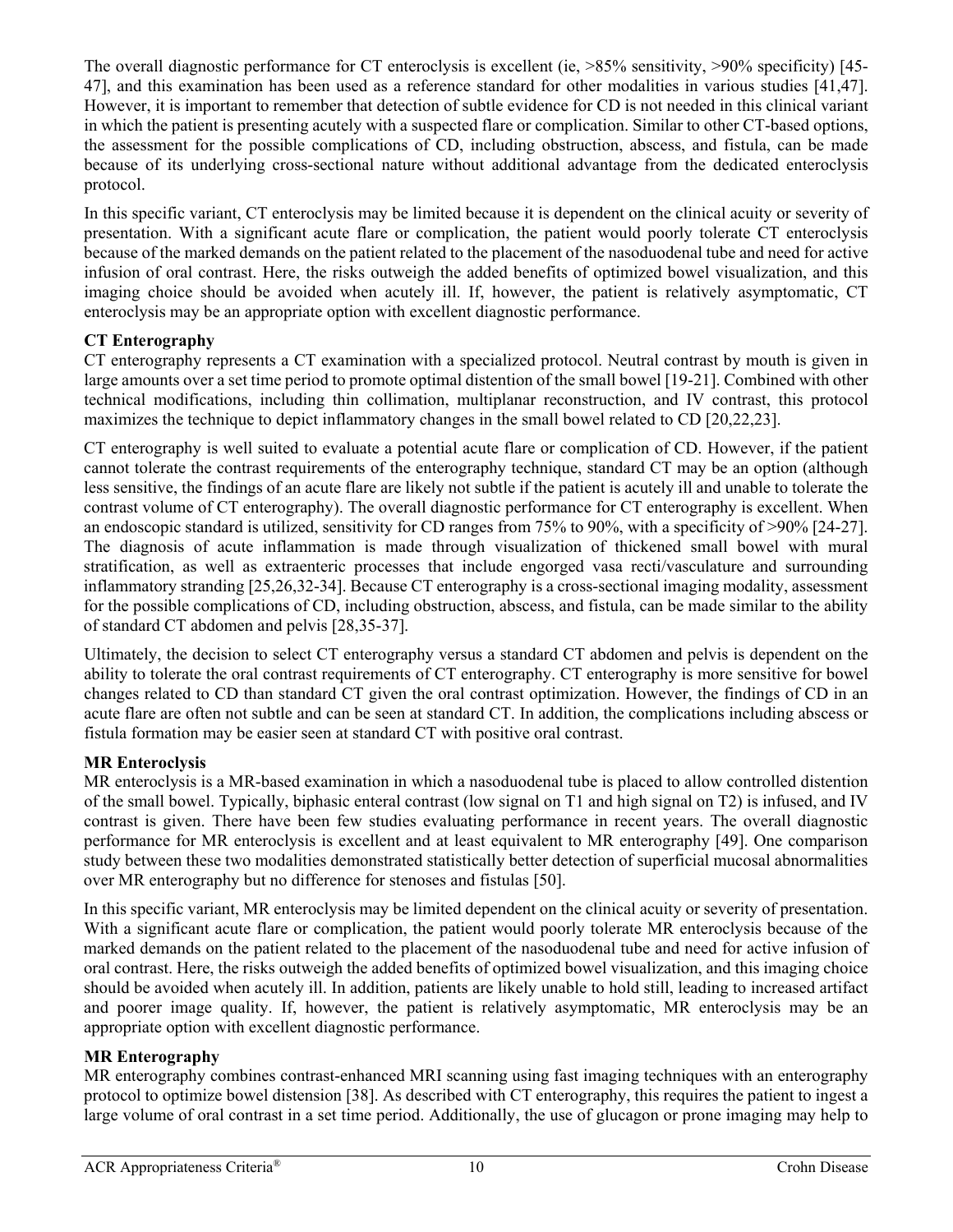decrease bowel peristalsis and thus artifact. MR enterography holds excellent test performance characteristics (see below) equivalent to other optimized modalities, such as CT enterography.

The performance of MR enterography for CD is very good. Rates of sensitivity and specificity are 77% to 82% and 80% to 100%, respectively [24,66,67]; MR enterography can accurately display bowel-wall changes in CD [51-54]. Characteristic bowel-wall changes suggesting active inflammation include bowel-wall thickening, high T2 mural signal, mural hyper enhancement with mural stratification, and hyperemic vasa recta [55-64]. MR cine imaging is potentially useful, allowing for assessment of decreased bowel motility in the affected segments with CD [65]. Besides inflammation, MRI can detect complications for CD that include obstruction, abscess, or fistula. Test performance characteristics for complications are similar to CT enterography [27,28,35,40,68,69]. Overall, MRI is more prone to respiratory and bowel-motion artifact, despite the use of glucagon, which may lead to suboptimal examinations and more difficult interpretations.

# **MRI Abdomen and Pelvis**

Standard MRI with a routine protocol (ie, MRI without and with IV contrast and without oral contrast enterography technique) can detect evidence of CD if the patient cannot tolerate large volumes of oral contrast. However, the lack of bowel optimization decreases evaluation of inflammation compared with MR enterography with optimized bowel technique. One study ( $n = 100$ ) reported a sensitivity of 50% to 86% and specificity of 93% to 94% for wall thickening [73]. For CD complications, the diagnostic ability of MRI is similar to its CT counterpart with similar reported sensitivities and specificities in various series [27,40,58,72]. The sensitivity for stenosis/obstruction ranges from 87% to 92% with high specificities; detection performance remains high for abscesses, with sensitivity ranging from 86% to 100%. As with CT, the detection for fistulas is more variable, ranging from 40% to 100%. Because of the superior soft-tissue contrast, perianal disease, including fistulation to the perineum, is best evaluated with MRI, using a small field of view, focused examination [74-76].

Standard MRI without IV contrast has been investigated because of emerging concerns with IV gadolinium use and potential long-term accumulation in the body and brain. Noncontrast techniques such as DWI have been used to evaluate evidence for CD. There is growing literature examining its promise in detecting active disease versus quiescent disease, for complication evaluation, and disease monitoring, although many of the studies involve DWI in the context of enterography technique [77]. One study without enterography technique [48] reported a sensitivity of 49% to 82% and specificity of 85% to 93% for DWI, although lower specificities have been reported at metaanalysis [78] Overall, DWI appears to have moderate sensitivity but low specificity, leading to increased false positives for disease activity [77]. Thus, the current consensus is that noncontrast-only techniques such as DWI can be done, but there is likely improved performance with the information gained from post-IV contrast series.

In this specific variant, MR may be limited. Acutely ill patients are less likely to be able to hold still for the duration of an MRI examination, leading to increased artifact and poorer image quality. In these instances, other options may be preferable, particularly CT enterography or standard abdomen and pelvic CT.

# **US Abdomen and Pelvis**

Transabdominal US can be an option in CD [84,85]. Technique requires a systematic survey pattern of the entire bowel with graded compression (ie, overlapping vertical sweeps with a high-frequency 5–17 MHz linear transducer) [11]. Sensitivities for disease detection range from 75% to 94%, with specificities of 67% to 100% for CD with demonstration of wall thickening [66,86-88]. The threshold for abnormal thickening is typically set at 4 mm. Besides wall thickening, findings include alteration of the US gut signature, presence of fat wrapping, and vascular changes [89-92]. US contrast and Doppler techniques appear helpful in determining inflammation [93-95]. The realtime assessment of bowel pliability and peristalsis can be helpful in the diagnostic evaluation. Transperineal or endoanal US is also helpful at assessing perianal fistulous disease related to CD [96].

However, patient factors such as obesity and guarding may not allow adequate compression with the US probe or large amounts of shadowing gas may obscure bowel, preventing an optimal examination. Location also affects diagnosis in which higher sensitivities for terminal ileal involvement are seen compared with more proximal small bowel [87]. False-positive diagnoses of abscesses are more likely at US [97].

### **Radiography Abdomen**

Radiographs of the abdomen are limited in the evaluation of an acute flare or complication of CD. The ability to directly visualize bowel pathology is limited, and evidence for CD is instead inferred indirectly. There is little role for radiographs if the patient is not acutely ill. Radiographs may be useful in severely ill presenting patients for presence of bowel perforation or evidence for obstruction.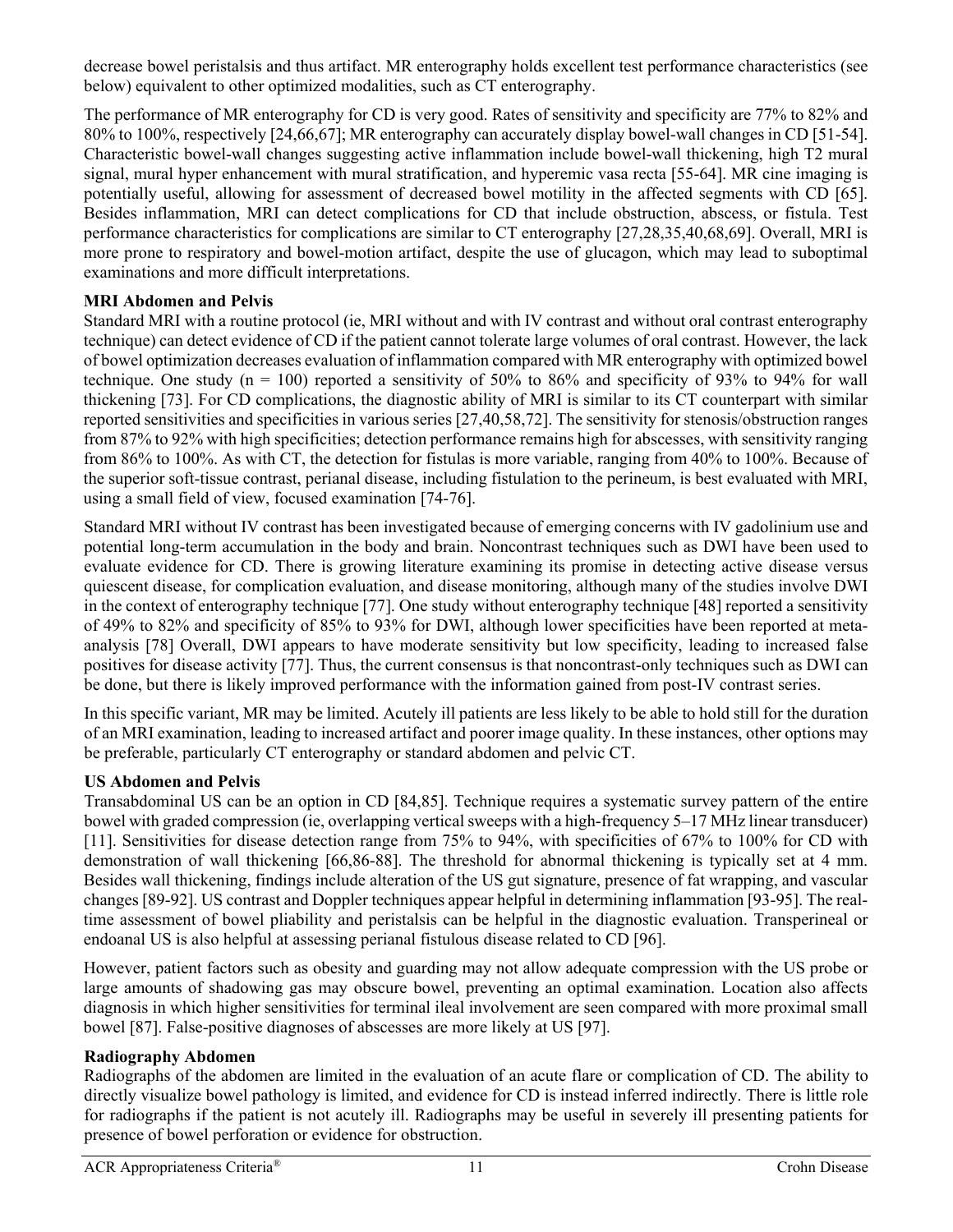### **Fluoroscopy Small-Bowel Follow-Through and Fluoroscopic Enteroclysis**

Historically, fluoroscopic contrast examinations of the gastrointestinal tract have been the primary imaging methods of choice in the evaluation of CD. SBFT (with or without per oral pneumocolon) and enteroclysis can be used to evaluate the small bowel for evidence of thickening and active disease [50,79]. In addition, internal fistulas can be detected [80], although other extramural complications, such as abscess formation are only indirectly visualized, which leads to decreased detection [27]. It has become evident; however, with the emergence of specialized crosssectional imaging modalities, that the performance of contrast fluoroscopy is not as accurate for active disease compared with these other examinations [18,42,46,81,82]. Both SBFT and enteroclysis are hampered by their 2-D perspective, whereby pathology can be obscured because of overlapping bowel loops [18,82,83]. On the other hand, the real-time assessment for a fixed versus pliable nature of a segment of bowel can provide important ancillary information. Depending on institutional and surgeon preference, there may be a role in delineating the preoperative anatomy for the surgeon, although there has been a marked decline in fluoroscopic use over recent years.

### **Fluoroscopy Contrast Enema**

Colonoscopy is the preferred examination of the colon in patients suspected of having inflammatory bowel disease [9]. It is superior to the barium enema for the detection of early inflammatory changes and has largely replaced it as the initial diagnostic examination [9]. Although contrast enemas can detect fistulas to other organs and sinus tracts, it is poor for abscess determination given its non-cross-sectional nature.

### **HMPAO WBC Scan**

Leucoscintigraphy, or Tc-99m-HMPAO WBC scan, have demonstrated good sensitivities and specificities for intestinal inflammation in the 79% to 85% and 81% to 98% range, respectively [98]. Proponents contend that leucoscintigraphy is useful in the diagnosis and evaluation of activity and extent of disease [99] with performance results equivalent to cross-sectional imaging [28]. However, the disadvantages of this examination, such as the decreased ability to depict and therefore detect alternative diagnoses and the complicated time-consuming technical aspects (ie, labeling and handling of blood products), have limited its use in evaluation.

### **FDG-PET/CT Skull Base to Mid-Thigh**

The addition of metabolic information from PET with the morphologic anatomic imaging of CT or MR shows promise. It may be helpful to better assess the level of active inflammation from fibrosis [100,101]. Studies also show improved assessment in the colon in a murine animal model [102], which points to potential future usefulness because the colon is less well evaluated with both CT enterography and MR enterography. At this point, there are few large-series published clinical studies, but small series show promising results [103,104].

### **Variant 3: Known Crohn disease, disease surveillance; monitoring therapy.**

In this clinical scenario, the purpose of the imaging evaluation is to determine the presence or absence of disease activity in a relatively well CD patient (ie, mildly symptomatic to asymptomatic) in order to help determine medical management. This is important because promoting situations of complete mucosal healing has been associated with sustained clinical remission, reduced hospitalization rates, and decreased need for surgery [12,13,105]. As with endoscopy, imaging may better direct treatment based on objective findings because it is known that subjective symptomatology and other clinical parameters have shown poor correlation with disease activity [106]. Secondly, when CD strictures are detected, imaging can help determine whether the narrowing is predominantly due to active inflammation or due to fibrosis. This distinction is critical because the former responds to medical interventions, whereas the latter would be better treated surgically. Because of the cost and significant complications of agents such as infliximab, empiric treatment with these agents to make this distinction (ie, does treatment improve the stenosis) is less attractive.

### **CT Abdomen and Pelvis**

Standard abdomen and pelvis CT with IV contrast with a routine protocol (ie, without oral contrast enterography technique) can detect evidence for active CD. CT with positive luminal contrast can identify wall thickening, luminal narrowing, and adjacent inflammatory changes that may be seen in CD [39]. However, mucosal enhancement is obscured and subtle enhancement may be missed without the bowel optimization present with enterography technique. The decreased performance compared against other modalities with optimized bowel protocol would argue against its use in this clinical variant in which the patient is relatively well and able to tolerate the increased oral contrast volumes. Standard abdomen and pelvis CT without IV contrast is further hampered when evidence of increased vascularity seen with IV contrast use is not available.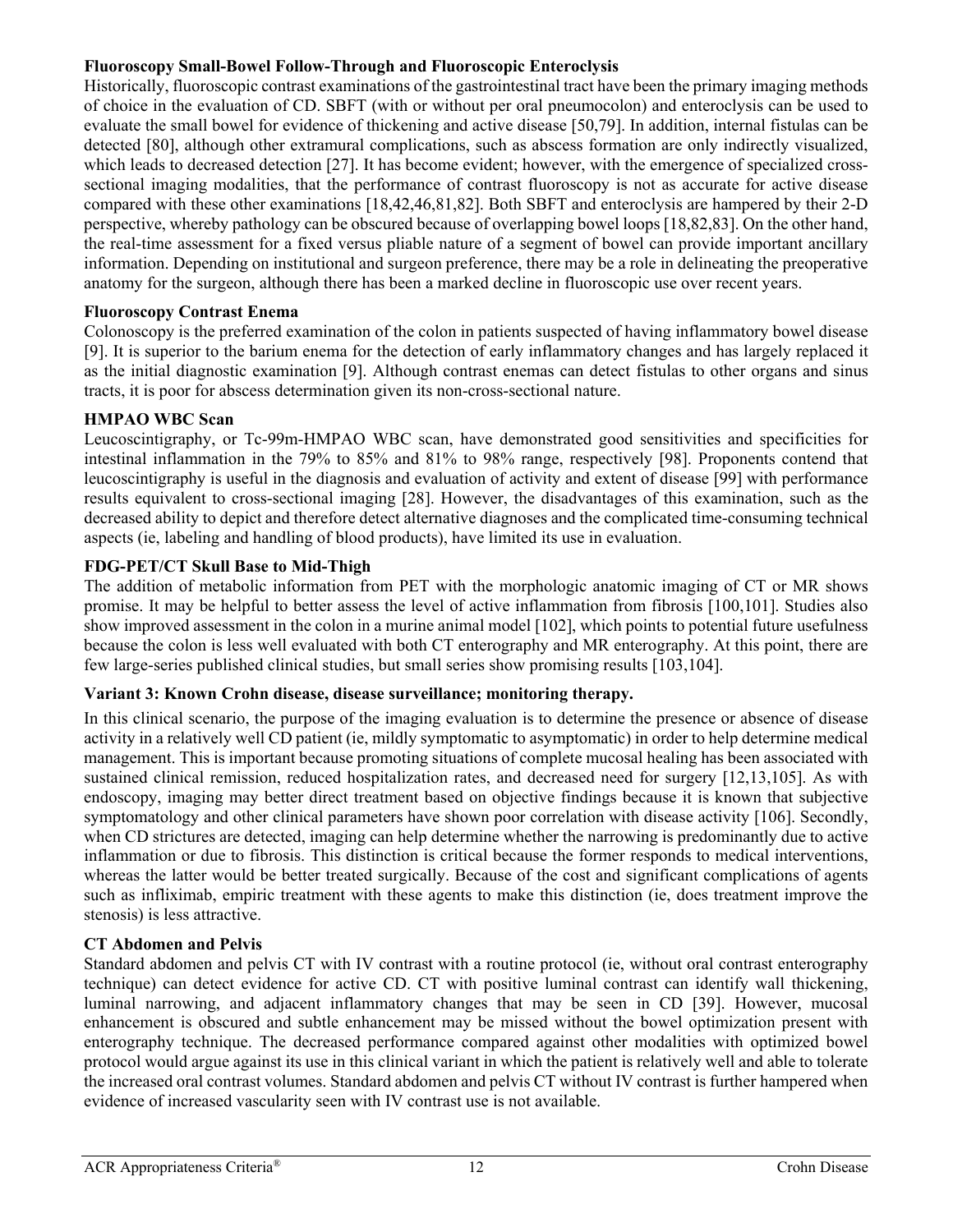# **CT Enteroclysis**

CT enteroclysis is a CT-based examination in which a nasoduodenal tube is placed to allow controlled distention of the small bowel. Typically, neutral contrast is infused and IV contrast given. Because of the active infusion, stenoses are more easily determined [43]. There have been few studies evaluating performance in recent years. The overall diagnostic performance for CT enteroclysis is excellent (ie, >85% sensitivity, >90% specificity) [45-47], and this examination has been used as a reference standard for other modalities in various studies [41,47].

The diagnosis of acute inflammation is made through visualization of thickened small bowel with mural stratification as well as extraenteric processes, including engorged vasa recti/vasculature and surrounding inflammatory stranding [43,44]. Similar to CT enterography, the ability to detect even mild inflammation makes it useful in monitoring therapy. CT enteroclysis has been shown to be helpful in assessing the status of disease in CD patients post resection at the anastomosis [107]. However, the determination between active disease and fibrosis in a stricture remains difficult based on enhancement characteristics only [108]. Because CT enteroclysis is a crosssectional imaging modality, assessment for alternative diagnoses as well for the possible complications of CD including obstruction, abscess, and fistula can be made [43]. Although CT enteroclysis represents one of the modalities with highest disease detection capabilities, the invasive nature with nasoduodenal tube insertion and active infusion of contrast may make it less favorable from a patient perspective, unless a mild stricture without definite proximal dilation is the clinical question and active distention is needed to confirm this stricture [9]. In addition, the need for repeated examinations over time makes this a less attractive choice in this clinical variant.

# **CT Enterography**

CT enterography represents a CT examination with a specialized protocol. Neutral contrast by mouth is given in large amounts over a set time period to promote optimal distention of the small bowel [19-21]. Combined with other modifications, including thin collimation, multiplanar reconstruction, and IV contrast, this protocol maximizes the technique to depict inflammatory changes in the small bowel related to CD [20,22,23]. Although the diagnostic performance is excellent (see below), the need for repeated examinations over time makes this a less attractive choice in this clinical variant.

The overall diagnostic performance for CT enterography is excellent. When an endoscopic standard is utilized, sensitivity for CD ranges from 75% to 90%, with a specificity of >90% [24-27]. The diagnosis of acute inflammation is made through visualization of thickened small bowel with mural stratification as well as extraenteric processes including engorged vasa recti/vasculature and surrounding inflammatory stranding [25,26,32-34]. Because of an excellent performance profile, CT enterography is able to assess for mucosal healing similar to MR enterography to help guide therapy [109]. One series  $(n = 63)$  demonstrated that CT enterography was able to detect wall changes, and influenced the treatment of CD patients [110]. However, regarding strictures, CT enterography has been considered poor in its ability to distinguish between active and fibrotic contributions to the stricture based on the presence or absence of above-mentioned findings (ie, mural hyper enhancement, thickening, engorged vasa recta, surrounding soft tissue thickening, etc) [108].

### **MR Enteroclysis**

MR enteroclysis is a MR-based examination in which a nasoduodenal tube is placed to allow controlled distention of the small bowel. Typically, biphasic enteral contrast (low signal on T1 and high signal on T2) is infused, and IV contrast is given. There have been few studies evaluating performance in recent years. The overall diagnostic performance for MR enteroclysis is excellent and at least equivalent to MR enterography [49]. One comparison study between these two modalities demonstrated statistically better detection of superficial mucosal abnormalities over MR enterography but no difference for stenoses and fistulas [50].

In this specific variant, MR enteroclysis theoretically holds the same advantages as outlined for MR enterography because the difference between the two is related to active distention via the nasoduodenal tube at MR enteroclysis versus distention from oral ingestion at MR enterography. Thus, the ability to evaluate mucosal healing as well as assessment of strictures for active disease versus fibrosis as documented at MR enterography should be equivalent at MR enteroclysis [48]. However, the invasive nature with nasoduodenal tube insertion and active infusion of contrast may make it less favorable from a patient perspective, unless a mild stricture without proximal dilation is the clinical question and active distention is needed to confirm this stricture [9].

# **MR Enterography**

MR enterography combines contrast-enhanced MRI scanning using fast imaging techniques with an enterography protocol to optimize bowel distension [38]. Similar to the case of CT enterography, this bowel optimization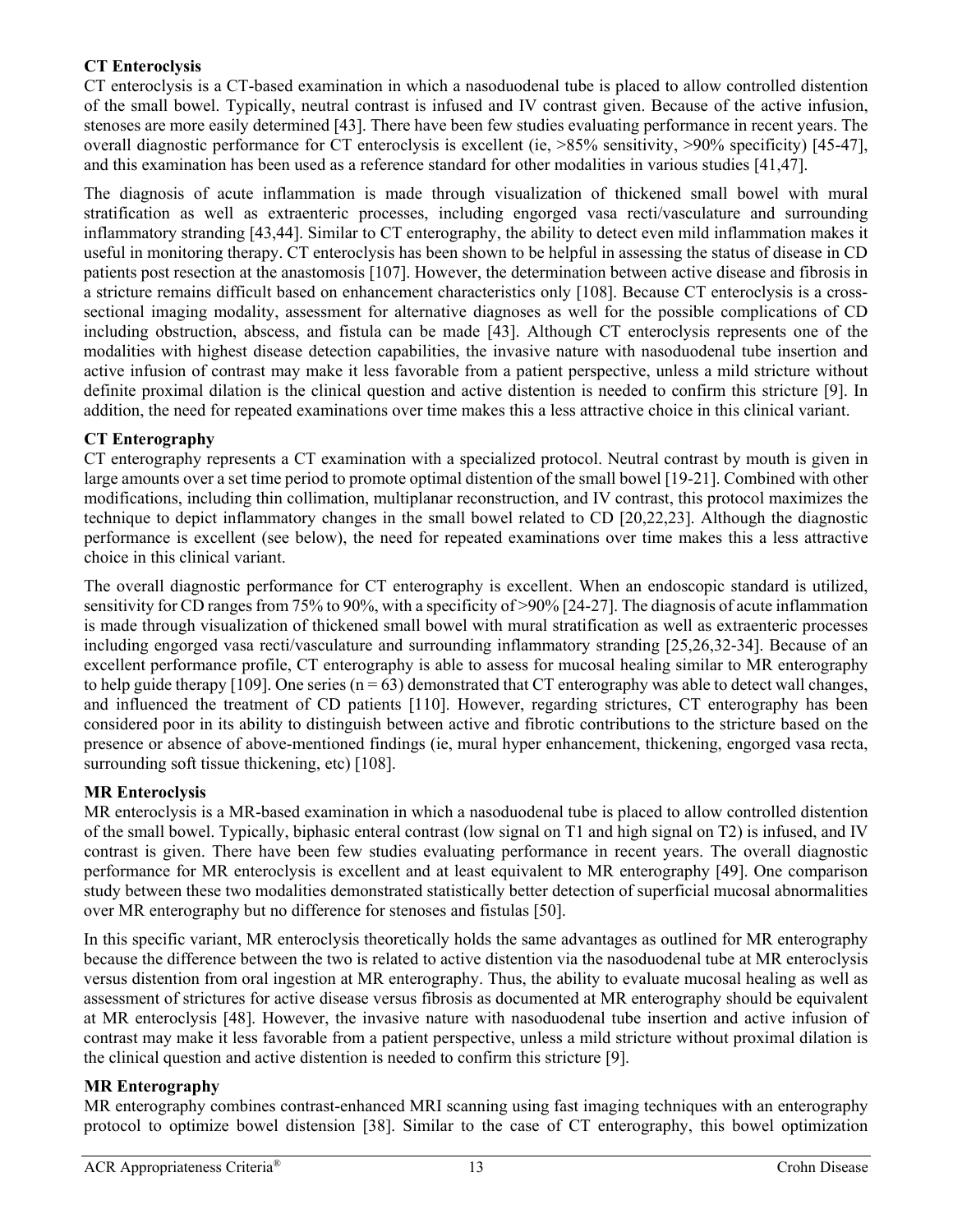technique requires the patient to ingest a large volume of oral contrast in a set time period. Additionally, the use of glucagon or prone imaging may help to decrease bowel peristalsis and thus artifact. MR enterography represents an ideal modality for repeated use to monitor therapy given its excellent test characteristics. Given the relatively well status of the patient, they are often able to hold still, and quality examinations are more likely to be consistently obtained.

The performance of MR enterography for CD is very good. Rates of sensitivity and specificity are 77% to 82% and 80% to 100%, respectively [24,66,67]; MR enterography can accurately display bowel-wall changes in CD [51-54]. Characteristic bowel-wall changes suggesting active inflammation include bowel-wall thickening, high T2 mural signal, mural hyper enhancement with mural stratification, and hyperemic vasa recta [55-64]. MR cine imaging is potentially useful, allowing for assessment of decreased bowel motility in the affected segments with CD [65]. Besides inflammation, MRI can detect complications for CD including obstruction, abscess, or fistula. Test performance characteristics for complications are similar to CT enterography [27,28,35,40,68,69].

MR enterography has been shown to correlate with response to therapy and mucosal healing [111,112]. One prospective multicenter study ( $n = 48$ ) showed 90% accuracy of ulcer healing determination at MR enterography, utilizing ileocolonoscopy as the reference standard [113]. In addition, MR is able to utilize natural tissue contrast at T2W imaging to help in the determination between active inflammation and fibrosis, which is not possible with CT-based modalities. DWI, magnetization transfer imaging, and cine sequences at MR enterography can also be helpful. [111].

MR enterography without IV contrast has been investigated because of emerging concerns with IV gadolinium use and potential long-term accumulation in the body and brain. Noncontrast techniques such as DWI have been used to evaluate evidence for CD. There is growing literature examining its promise in detecting active disease versus quiescent disease for complication evaluation and disease monitoring [77]. Overall, DWI appears to have moderate sensitivity but low specificity, leading to increased false positives for disease activity [77]. Thus, the current consensus is that noncontrast only techniques such as DWI can be done but there is likely improved performance with the information gained from post IV contrast series.

# **MRI Abdomen and Pelvis**

Standard MRI with a routine protocol (ie, without and with IV contrast and without oral contrast enterography technique) can detect evidence of CD if the patient cannot tolerate large volumes of oral contrast. However, the lack of bowel optimization decreases evaluation of inflammation. Thus, the key question of quiescent disease versus low levels of continuing inflammation central to this variant is not answered to the same confidence as with MR enterography (with optimized bowel technique). One study  $(n = 100)$  reported a sensitivity of 50% to 86% and specificity of 93% to 94% for wall thickening [73].

The literature on mucosal healing and MR has centered on MR enterography as opposed to standard MR without enterography protocol. MR enterography has been shown to correlate with response to therapy and mucosal healing [111,112]. One prospective multicenter study ( $n = 48$ ) showed 90% accuracy of ulcer healing determination at MR enterography, utilizing ileocolonoscopy as the reference standard [113]. In this specific clinical scenario, the patient is typically able to tolerate enterography technique, and consequently, bowel optimization should be undertaken as opposed to standard MRI for this situation.

For CD complications, the diagnostic ability of MRI is similar to its CT counterpart with similar reported sensitivities and specificities in various series [27,40,58,72]. The sensitivity for stenosis/obstruction ranges from 87% to 92% with high specificities; detection performance remains high for abscesses, with sensitivity ranging from 86% to 100%. As with CT, the detection for fistulas is more variable, ranging from 40% to 100%. Because of the superior soft-tissue contrast, perianal disease including fistulation to the perineum is best evaluated at MRI, using a small field-of-view, focused examination [74-76].

Standard MRI without IV contrast has been investigated because of emerging concerns with IV gadolinium use and potential long-term accumulation in the body and brain. Noncontrast techniques such as DWI have been used to evaluate evidence for CD. There is growing literature examining its promise in detecting active disease versus quiescent disease for complication evaluation and disease monitoring, although many of the studies involve DWI in the context of enterography technique [77]. One study without enterography technique [48] reported a sensitivity of 49% to 82% and specificity of 85% to 93% for DWI, although lower specificities have been reported at metaanalysis [78]. Overall, DWI appears to have moderate sensitivity but low specificity, leading to increased false positives for disease activity [77]. Thus, the current consensus is that noncontrast only techniques such as DWI can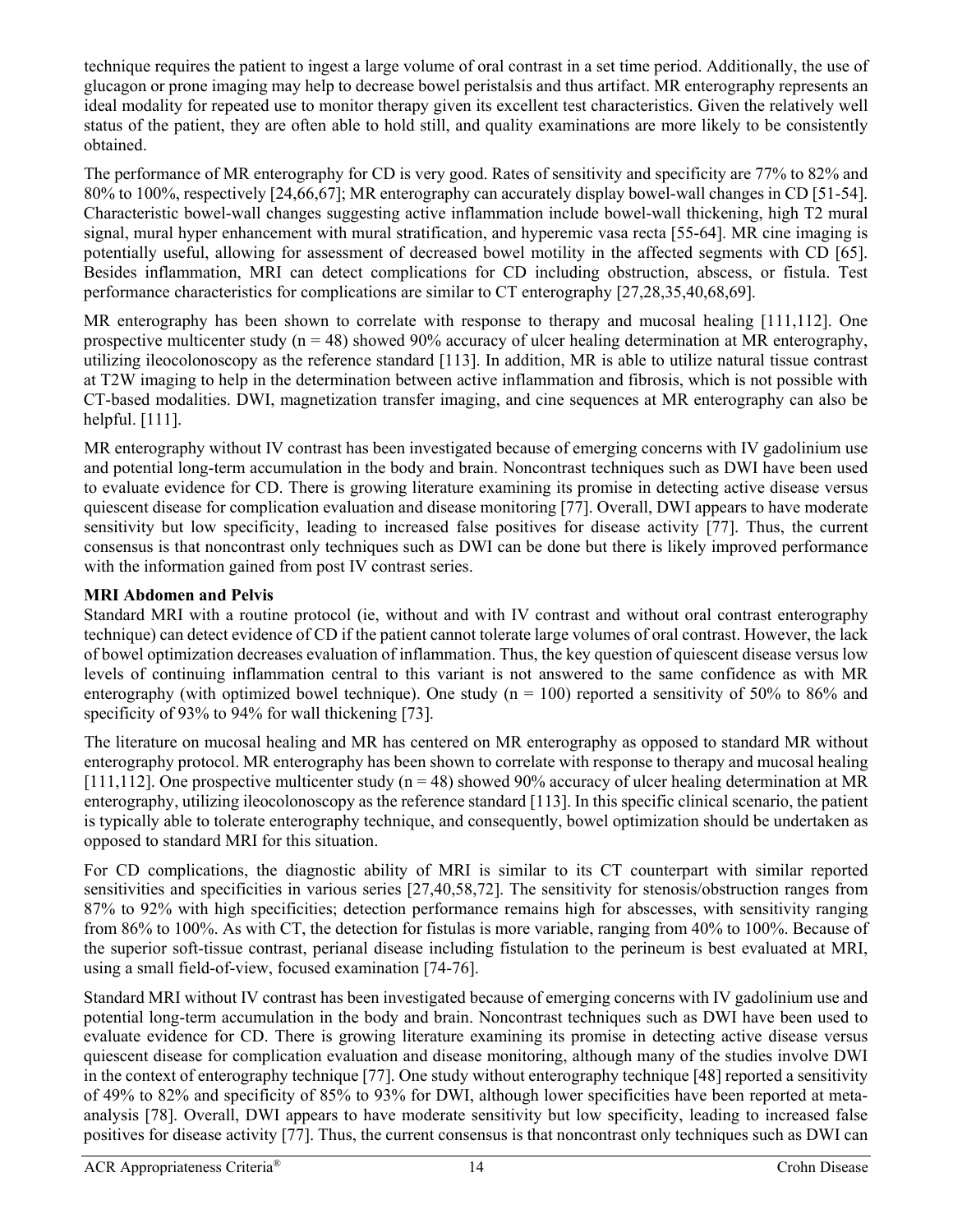be done, but there is likely improved performance with the information gained from post IV contrast series. This reason, as well as the lack of a bowel distention optimization protocol, makes standard MRI without IV contrast less useful in this clinical variant.

# **US Abdomen and Pelvis**

Transabdominal US can be effective option in CD [84,85]. However, in this variant, it may not be optimal given that areas of the abdomen may not be assessed because of shadowing bowel. However, there is emerging literature that US may be useful in therapy monitoring of CD patients [114,115]. In addition, contrast-enhanced US may be helpful in distinguishing between inflammatory and fibrotic disease [95].

The technique requires a systematic survey pattern of the entire bowel with graded compression (ie, overlapping vertical sweeps with a high-frequency 5–17 MHz linear transducer) [11]. Sensitivities for disease detection range from 75% to 94%, with specificities of 67% to 100% for CD with demonstration of wall thickening [66,86-88]. The threshold for abnormal thickening is typically set at 4 mm. Besides wall thickening, findings include alteration of the US gut signature, presence of fat wrapping, and vascular changes [89-92]. US contrast and Doppler techniques appear helpful in determining inflammation [93-95]. Like MRI, US holds advantages such as evaluating more proximal small bowel segments [116]. In addition, the real-time assessment of bowel pliability and peristalsis can be helpful in the diagnostic evaluation. Transperineal or endoanal US is also helpful at assessing perianal fistulous disease related to CD [96].

Patient factors such as obesity and guarding may not allow adequate compression with the US probe or large amounts of shadowing gas may obscure bowel, preventing an optimal examination. Location also affects diagnosis in which higher sensitivities for terminal ileal involvement are seen compared to more proximal small bowel [87]. False positive diagnoses of abscesses are more likely at US [97].

### **Radiography Abdomen**

Radiographs of the abdomen are limited in the evaluation for CD. The ability to directly visualize bowel pathology is limited, and evidence for CD is instead inferred indirectly. There is little role for radiography in this clinical variant.

### **Fluoroscopy Small-Bowel Follow-Through**

Historically, fluoroscopic contrast examinations of the gastrointestinal tract have been the primary imaging methods of choice in the evaluation of CD. SBFT (with or without per oral pneumocolon) and enteroclysis can be used to evaluate the small bowel for evidence of thickening and active disease [50,79]. In addition, internal fistulas can be detected [80], although other extramural complications such as abscess formation are only indirectly visualized, which lead to decreased detection [27]. It has become evident; however, with the emergence of specialized cross sectional imaging modalities, that the performance of contrast fluoroscopy is not as accurate for active disease as compared with these other examinations [18,42,46,81,82]. Thus, there is little evidence to support its use in this specific clinical variant in which the inflammation may be very subtle.

Both SBFT and enteroclysis are hampered by their 2-D perspective, whereby pathology can be obscured because of overlapping bowel loops [18,82,83]. On the other hand, the real-time assessment for a fixed versus pliable nature of a segment of bowel can provide important ancillary information. Dependent on institutional and surgeon preference, there may be a role in delineating the preoperative anatomy for the surgeon, although there has been a marked decline in fluoroscopic use over recent years.

# **Fluoroscopy Contrast Enema**

Colonoscopy is the preferred initial examination of the colon in patients suspected of having inflammatory bowel disease [9]. It is superior to the barium enema for the detection of early inflammatory changes and has largely replaced it as the diagnostic examination [9].

# **HMPAO WBC Scan**

Leucoscintigraphy or Tc-99m-HMPAO WBC scan have demonstrated good sensitivities and specificities for intestinal inflammation in the 79% to 85% and 81% to 98% range, respectively [98]. Proponents contend that leucoscintigraphy is useful in the diagnosis and evaluation of activity and extent of disease [99], with performance results equivalent to cross-sectional imaging [28]. However, the disadvantages of this examination, such as the decreased ability to depict and therefore detect alternative diagnoses and the complicated time consuming technical aspects (ie, labeling and handling of blood products), have limited its use in evaluation.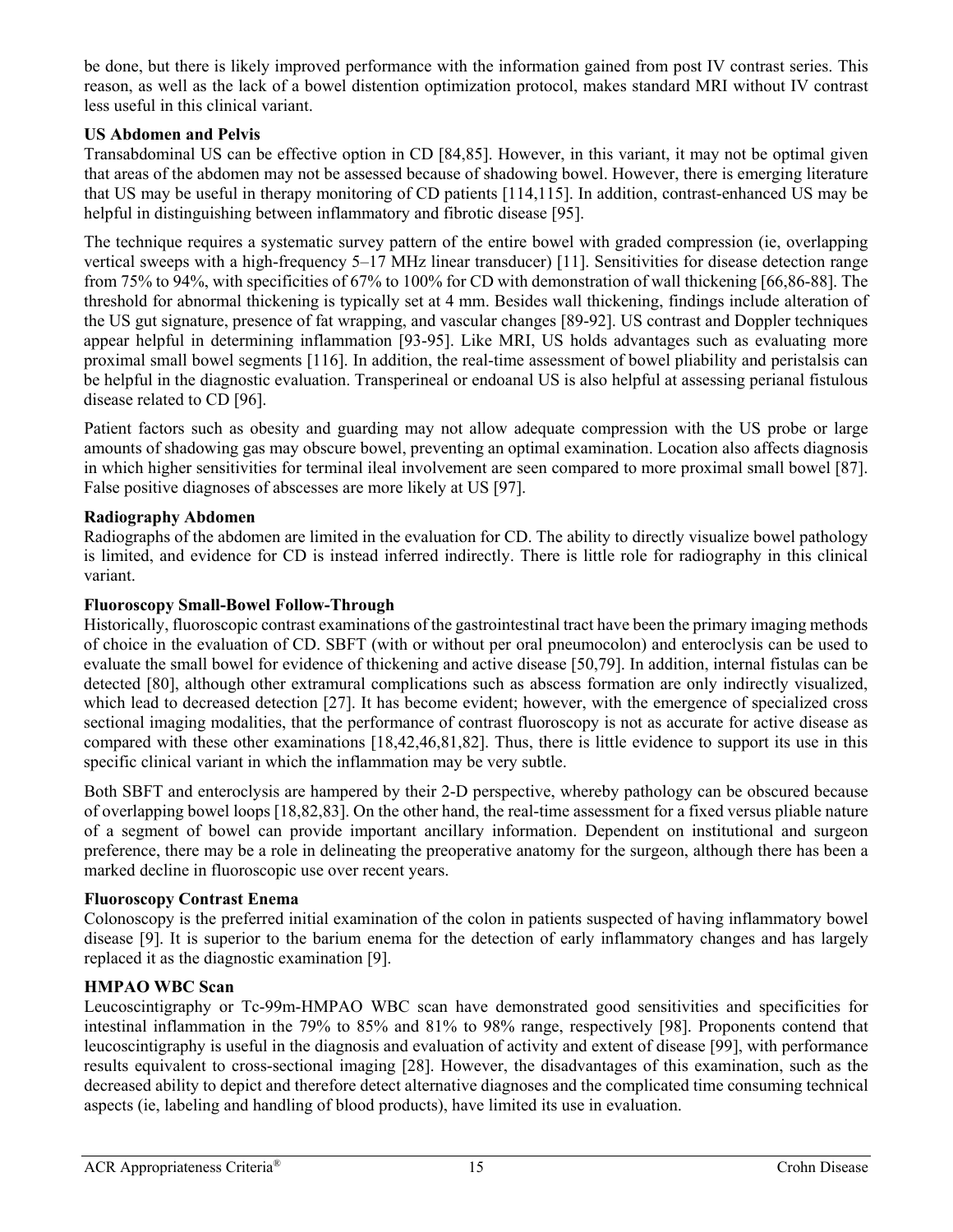#### **FDG-PET/CT Skull Base to Mid-Thigh**

The addition of metabolic information from PET with the morphologic anatomic imaging of CT or MR shows promise. It may be helpful to better assess the level of active inflammation from fibrosis [100,101]. Studies also show improved assessment in the colon in a murine animal model [102], which points to potential future usefulness because the colon is less well evaluated at both CT enterography and MR enterography. At this point, there are few large series published clinical studies but small series show promising results [103,104].

#### **Summary of Recommendations**

- **Variant 1:** CT abdomen and pelvis with IV contrast, CT enterography, or MR enterography are usually appropriate for the initial imaging of suspected CD with no prior Crohn diagnosis. These procedures are equivalent alternatives (ie, only one procedure will be ordered to provide the clinical information to effectively manage the patient's care).
- **Variant 2:** CT enterography, MR enterography, and CT abdomen and pelvis with IV contrast are usually appropriate for the imaging of known CD with suspected acute exacerbation. These procedures are complementary (ie, more than one procedure is ordered as a set or simultaneously where each procedure provides unique clinical information to effectively manage the patient's care).
- **Variant 3:** MR enterography or CT enterography is usually appropriate for the disease surveillance and monitoring therapy of known CD. These procedures are equivalent alternatives (ie, only one procedure will be ordered to provide the clinical information to effectively manage the patient's care).

#### **Supporting Documents**

The evidence table, literature search, and appendix for this topic are available at [https://acsearch.acr.org/list.](https://acsearch.acr.org/list) The appendix includes the strength of evidence assessment and the final rating round tabulations for each recommendation.

For additional information on the Appropriateness Criteria methodology and other supporting documents go to [www.acr.org/ac.](https://www.acr.org/Clinical-Resources/ACR-Appropriateness-Criteria)

| <b>Appropriateness Category Name</b> | <b>Appropriateness</b><br>Rating | <b>Appropriateness Category Definition</b>                                                                                                                                                                                                               |
|--------------------------------------|----------------------------------|----------------------------------------------------------------------------------------------------------------------------------------------------------------------------------------------------------------------------------------------------------|
| <b>Usually Appropriate</b>           | 7, 8, or 9                       | The imaging procedure or treatment is indicated in the<br>specified clinical scenarios at a favorable risk-benefit<br>ratio for patients.                                                                                                                |
| May Be Appropriate                   | 4, 5, or $6$                     | The imaging procedure or treatment may be indicated<br>in the specified clinical scenarios as an alternative to<br>imaging procedures or treatments with a more<br>favorable risk-benefit ratio, or the risk-benefit ratio for<br>patients is equivocal. |
| May Be Appropriate<br>(Disagreement) | 5                                | The individual ratings are too dispersed from the panel<br>median. The different label provides transparency<br>regarding the panel's recommendation. "May be<br>appropriate" is the rating category and a rating of 5 is<br>assigned.                   |
| <b>Usually Not Appropriate</b>       | $1, 2,$ or 3                     | The imaging procedure or treatment is unlikely to be<br>indicated in the specified clinical scenarios, or the<br>risk-benefit ratio for patients is likely to be<br>unfavorable.                                                                         |

# **Appropriateness Category Names and Definitions**

### **Relative Radiation Level Information**

Potential adverse health effects associated with radiation exposure are an important factor to consider when selecting the appropriate imaging procedure. Because there is a wide range of radiation exposures associated with different diagnostic procedures, a relative radiation level (RRL) indication has been included for each imaging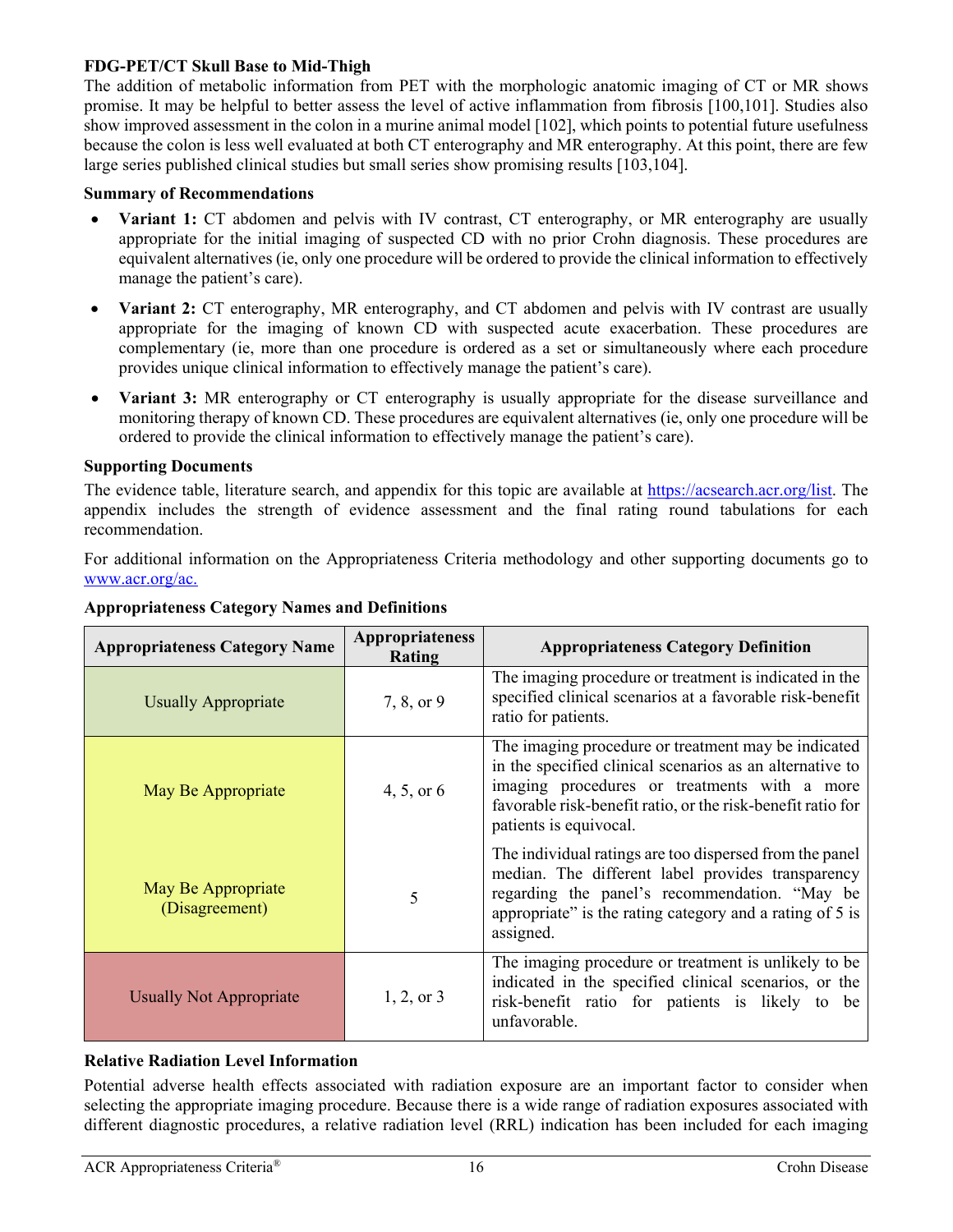examination. The RRLs are based on effective dose, which is a radiation dose quantity that is used to estimate population total radiation risk associated with an imaging procedure. Patients in the pediatric age group are at inherently higher risk from exposure, because of both organ sensitivity and longer life expectancy (relevant to the long latency that appears to accompany radiation exposure). For these reasons, the RRL dose estimate ranges for pediatric examinations are lower as compared with those specified for adults (see Table below). Additional information regarding radiation dose assessment for imaging examinations can be found in the ACR Appropriateness Criteria® Radiation Dose Assessment [Introduction](https://www.acr.org/-/media/ACR/Files/Appropriateness-Criteria/RadiationDoseAssessmentIntro.pdf) document [117].

| <b>Relative Radiation Level Designations</b> |                                               |                                                   |  |  |
|----------------------------------------------|-----------------------------------------------|---------------------------------------------------|--|--|
| <b>Relative Radiation Level*</b>             | <b>Adult Effective Dose Estimate</b><br>Range | <b>Pediatric Effective Dose Estimate</b><br>Range |  |  |
| Ω                                            | $0$ mS <sub>v</sub>                           | $0$ mS <sub>v</sub>                               |  |  |
| ☺                                            | $< 0.1$ mSv                                   | $< 0.03$ mSv                                      |  |  |
| $\odot\odot$                                 | $0.1-1$ mSv                                   | $0.03 - 0.3$ mSv                                  |  |  |
| $\odot \odot \odot$                          | $1-10$ mSv                                    | $0.3-3$ mSv                                       |  |  |
| 0000                                         | $10-30$ mSv                                   | $3-10$ mSv                                        |  |  |
| 00000                                        | 30-100 mSv                                    | $10-30$ mSv                                       |  |  |

\*RRL assignments for some of the examinations cannot be made, because the actual patient doses in these procedures vary as a function of a number of factors (eg, region of the body exposed to ionizing radiation, the imaging guidance that is used). The RRLs for these examinations are designated as "Varies."

# **References**

- 1. Cosnes J, Gower-Rousseau C, Seksik P, Cortot A. Epidemiology and natural history of inflammatory bowel diseases. Gastroenterology 2011;140:1785-94.
- 2. Molodecky NA, Soon IS, Rabi DM, et al. Increasing incidence and prevalence of the inflammatory bowel diseases with time, based on systematic review. Gastroenterology 2012;142:46-54 e42; quiz e30.
- 3. Loftus CG, Loftus EV, Jr., Harmsen WS, et al. Update on the incidence and prevalence of Crohn's disease and ulcerative colitis in Olmsted County, Minnesota, 1940-2000. Inflamm Bowel Dis 2007;13:254-61.
- 4. Gollop JH, Phillips SF, Melton LJ, 3rd, Zinsmeister AR. Epidemiologic aspects of Crohn's disease: a population based study in Olmsted County, Minnesota, 1943-1982. Gut 1988;29:49-56.
- 5. Henriksen M, Jahnsen J, Lygren I, et al. Clinical course in Crohn's disease: results of a five-year populationbased follow-up study (the IBSEN study). Scand J Gastroenterol 2007;42:602-10.
- 6. Sheedy SP, Bruining DH, Dozois EJ, Faubion WA, Fletcher JG. MR Imaging of Perianal Crohn Disease. Radiology 2017;282:628-45.
- 7. Gomollon F, Dignass A, Annese V, et al. 3rd European Evidence-based Consensus on the Diagnosis and Management of Crohn's Disease 2016: Part 1: Diagnosis and Medical Management. J Crohns Colitis 2017;11:3-25.
- 8. Pariente B, Mary JY, Danese S, et al. Development of the Lemann index to assess digestive tract damage in patients with Crohn's disease. Gastroenterology 2015;148:52-63 e3.
- 9. Panes J, Bouhnik Y, Reinisch W, et al. Imaging techniques for assessment of inflammatory bowel disease: joint ECCO and ESGAR evidence-based consensus guidelines. J Crohns Colitis 2013;7:556-85.
- 10. Samuel S, Bruining DH, Loftus EV, Jr., et al. Endoscopic skipping of the distal terminal ileum in Crohn's disease can lead to negative results from ileocolonoscopy. Clin Gastroenterol Hepatol 2012;10:1253-9.
- 11. Magarotto A, Orlando S, Coletta M, Conte D, Fraquelli M, Caprioli F. Evolving roles of cross-sectional imaging in Crohn's disease. Dig Liver Dis 2016;48:975-83.
- 12. Froslie KF, Jahnsen J, Moum BA, Vatn MH, Group I. Mucosal healing in inflammatory bowel disease: results from a Norwegian population-based cohort. Gastroenterology 2007;133:412-22.
- 13. Deepak P, Fletcher JG, Fidler JL, et al. Radiological Response Is Associated With Better Long-Term Outcomes and Is a Potential Treatment Target in Patients With Small Bowel Crohn's Disease. Am J Gastroenterol 2016;111:997-1006.
- 14. Hashimoto S, Shimizu K, Shibata H, et al. Utility of computed tomographic enteroclysis/enterography for the assessment of mucosal healing in Crohn's disease. Gastroenterol Res Pract 2013;2013:984916.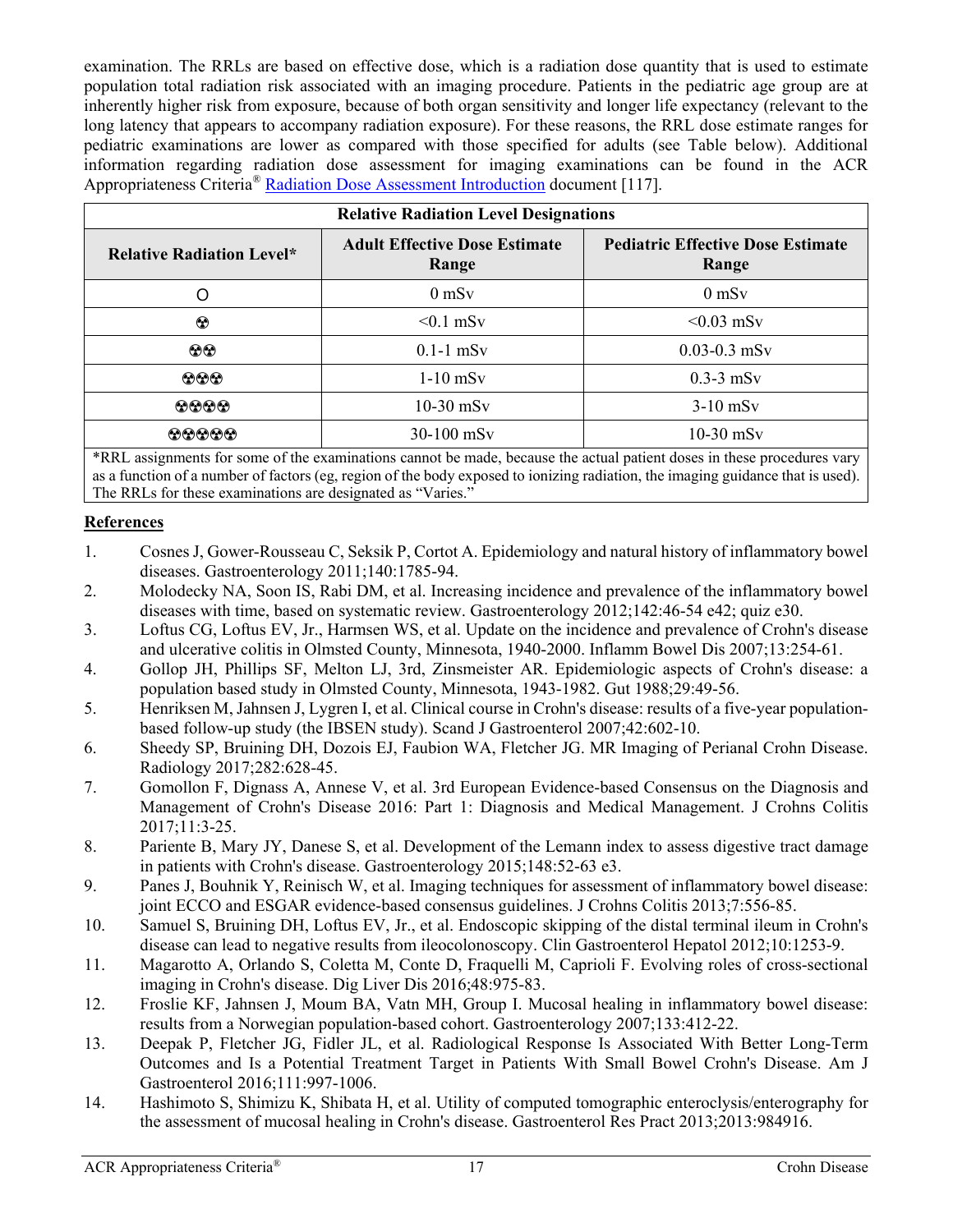- 15. Fletcher JG, Fidler JL, Bruining DH, Huprich JE. New concepts in intestinal imaging for inflammatory bowel diseases. Gastroenterology 2011;140:1795-806.
- 16. Furukawa A, Saotome T, Yamasaki M, et al. Cross-sectional imaging in Crohn disease. Radiographics 2004;24:689-702.
- 17. Negaard A, Sandvik L, Berstad AE, et al. MRI of the small bowel with oral contrast or nasojejunal intubation in Crohn's disease: randomized comparison of patient acceptance. Scand J Gastroenterol 2008;43:44-51.
- 18. Wold PB, Fletcher JG, Johnson CD, Sandborn WJ. Assessment of small bowel Crohn disease: noninvasive peroral CT enterography compared with other imaging methods and endoscopy--feasibility study. Radiology 2003;229:275-81.
- 19. Erturk SM, Mortele KJ, Oliva MR, et al. Depiction of normal gastrointestinal anatomy with MDCT: comparison of low- and high-attenuation oral contrast media. Eur J Radiol 2008;66:84-7.
- 20. Huprich JE, Fletcher JG. CT enterography: principles, technique and utility in Crohn's disease. Eur J Radiol 2009;69:393-7.
- 21. Guidi L, Minordi LM, Semeraro S, et al. Clinical correlations of small bowel CT and contrast radiology findings in Crohn's disease. Eur Rev Med Pharmacol Sci 2004;8:215-7.
- 22. Vandenbroucke F, Mortele KJ, Tatli S, et al. Noninvasive multidetector computed tomography enterography in patients with small-bowel Crohn's disease: is a 40-second delay better than 70 seconds? Acta Radiol 2007;48:1052-60.
- 23. Boudiaf M, Jaff A, Soyer P, Bouhnik Y, Hamzi L, Rymer R. Small-bowel diseases: prospective evaluation of multi-detector row helical CT enteroclysis in 107 consecutive patients. Radiology 2004;233:338-44.
- 24. Qiu Y, Mao R, Chen BL, et al. Systematic review with meta-analysis: magnetic resonance enterography vs. computed tomography enterography for evaluating disease activity in small bowel Crohn's disease. Aliment Pharmacol Ther 2014;40:134-46.
- 25. Bodily KD, Fletcher JG, Solem CA, et al. Crohn Disease: mural attenuation and thickness at contrastenhanced CT Enterography--correlation with endoscopic and histologic findings of inflammation. Radiology 2006;238:505-16.
- 26. Booya F, Fletcher JG, Huprich JE, et al. Active Crohn disease: CT findings and interobserver agreement for enteric phase CT enterography. Radiology 2006;241:787-95.
- 27. Lee SS, Kim AY, Yang SK, et al. Crohn disease of the small bowel: comparison of CT enterography, MR enterography, and small-bowel follow-through as diagnostic techniques. Radiology 2009;251:751-61.
- 28. Horsthuis K, Bipat S, Bennink RJ, Stoker J. Inflammatory bowel disease diagnosed with US, MR, scintigraphy, and CT: meta-analysis of prospective studies. Radiology 2008;247:64-79.
- 29. Bruining DH, Siddiki HA, Fletcher JG, Tremaine WJ, Sandborn WJ, Loftus EV, Jr. Prevalence of penetrating disease and extraintestinal manifestations of Crohn's disease detected with CT enterography. Inflamm Bowel Dis 2008;14:1701-6.
- 30. Doerfler OC, Ruppert-Kohlmayr AJ, Reittner P, Hinterleitner T, Petritsch W, Szolar DH. Helical CT of the small bowel with an alternative oral contrast material in patients with Crohn disease. Abdom Imaging 2003;28:313-8.
- 31. Higgins PD, Caoili E, Zimmermann M, et al. Computed tomographic enterography adds information to clinical management in small bowel Crohn's disease. Inflamm Bowel Dis 2007;13:262-8.
- 32. Elsayes KM, Al-Hawary MM, Jagdish J, Ganesh HS, Platt JF. CT enterography: principles, trends, and interpretation of findings. Radiographics 2010;30:1955-70.
- 33. Baker ME, Walter J, Obuchowski NA, et al. Mural attenuation in normal small bowel and active inflammatory Crohn's disease on CT enterography: location, absolute attenuation, relative attenuation, and the effect of wall thickness. AJR Am J Roentgenol 2009;192:417-23.
- 34. Colombel JF, Solem CA, Sandborn WJ, et al. Quantitative measurement and visual assessment of ileal Crohn's disease activity by computed tomography enterography: correlation with endoscopic severity and C reactive protein. Gut 2006;55:1561-7.
- 35. Schmidt S, Guibal A, Meuwly JY, et al. Acute complications of Crohn's disease: comparison of multidetector-row computed tomographic enterography with magnetic resonance enterography. Digestion 2010;82:229-38.
- 36. Vogel J, da Luz Moreira A, Baker M, et al. CT enterography for Crohn's disease: accurate preoperative diagnostic imaging. Dis Colon Rectum 2007;50:1761-9.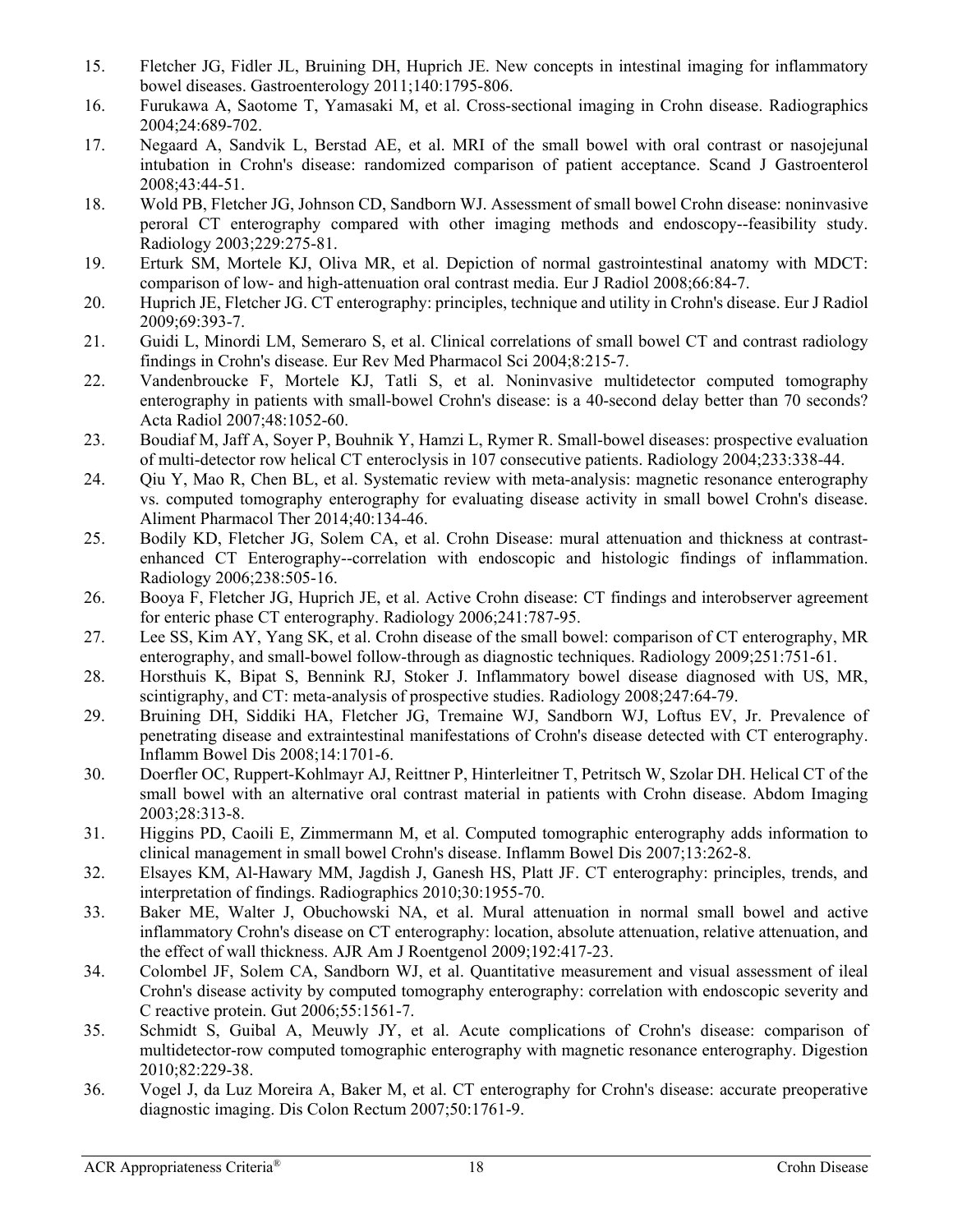- 37. Booya F, Akram S, Fletcher JG, et al. CT enterography and fistulizing Crohn's disease: clinical benefit and radiographic findings. Abdom Imaging 2009;34:467-75.
- 38. Fidler JL, Fletcher JG, Bruining DH, Trenkner SW. Current status of CT, magnetic resonance, and barium in inflammatory bowel disease. Semin Roentgenol 2013;48:234-44.
- 39. Orel SG, Rubesin SE, Jones B, Fishman EK, Bayless TM, Siegelman SS. Computed tomography vs barium studies in the acutely symptomatic patient with Crohn disease. J Comput Assist Tomogr 1987;11:1009-16.
- 40. Fiorino G, Bonifacio C, Peyrin-Biroulet L, et al. Prospective comparison of computed tomography enterography and magnetic resonance enterography for assessment of disease activity and complications in ileocolonic Crohn's disease. Inflamm Bowel Dis 2011;17:1073-80.
- 41. Voderholzer WA, Beinhoelzl J, Rogalla P, et al. Small bowel involvement in Crohn's disease: a prospective comparison of wireless capsule endoscopy and computed tomography enteroclysis. Gut 2005;54:369-73.
- 42. Hara AK, Leighton JA, Heigh RI, et al. Crohn disease of the small bowel: preliminary comparison among CT enterography, capsule endoscopy, small-bowel follow-through, and ileoscopy. Radiology 2006;238:128-34.
- 43. Kohli MD, Maglinte DD. CT enteroclysis in small bowel Crohn's disease. Eur J Radiol 2009;69:398-403.
- 44. Maglinte DD. Fluoroscopic and CT enteroclysis: evidence-based clinical update. Radiol Clin North Am 2013;51:149-76.
- 45. Minordi LM, Vecchioli A, Guidi L, Mirk P, Fiorentini L, Bonomo L. Multidetector CT enteroclysis versus barium enteroclysis with methylcellulose in patients with suspected small bowel disease. Eur Radiol 2006;16:1527-36.
- 46. Sailer J, Peloschek P, Schober E, et al. Diagnostic value of CT enteroclysis compared with conventional enteroclysis in patients with Crohn's disease. AJR Am J Roentgenol 2005;185:1575-81.
- 47. Minordi LM, Vecchioli A, Mirk P, Bonomo L. CT enterography with polyethylene glycol solution vs CT enteroclysis in small bowel disease. Br J Radiol 2011;84:112-9.
- 48. Masselli G, Gualdi G. MR imaging of the small bowel. Radiology 2012;264:333-48.
- 49. Negaard A, Paulsen V, Sandvik L, et al. A prospective randomized comparison between two MRI studies of the small bowel in Crohn's disease, the oral contrast method and MR enteroclysis. Eur Radiol 2007;17:2294-301.
- 50. Masselli G, Casciani E, Polettini E, Lanciotti S, Bertini L, Gualdi G. Assessment of Crohn's disease in the small bowel: Prospective comparison of magnetic resonance enteroclysis with conventional enteroclysis. Eur Radiol 2006;16:2817-27.
- 51. Florie J, Horsthuis K, Hommes DW, et al. Magnetic resonance imaging compared with ileocolonoscopy in evaluating disease severity in Crohn's disease. Clin Gastroenterol Hepatol 2005;3:1221-8.
- 52. Florie J, Wasser MN, Arts-Cieslik K, Akkerman EM, Siersema PD, Stoker J. Dynamic contrast-enhanced MRI of the bowel wall for assessment of disease activity in Crohn's disease. AJR Am J Roentgenol 2006;186:1384-92.
- 53. Fidler J. MR imaging of the small bowel. Radiol Clin North Am 2007;45:317-31.
- 54. Stoddard PB, Ghazi LJ, Wong-You-Cheong J, Cross RK, Vandermeer FQ. Magnetic resonance enterography: state of the art. Inflamm Bowel Dis 2015;21:229-39.
- 55. Del Vescovo R, Sansoni I, Caviglia R, et al. Dynamic contrast enhanced magnetic resonance imaging of the terminal ileum: differentiation of activity of Crohn's disease. Abdom Imaging 2008;33:417-24.
- 56. Gourtsoyiannis N, Papanikolaou N, Grammatikakis J, Papamastorakis G, Prassopoulos P, Roussomoustakaki M. Assessment of Crohn's disease activity in the small bowel with MR and conventional enteroclysis: preliminary results. Eur Radiol 2004;14:1017-24.
- 57. Lawrance IC, Welman CJ, Shipman P, Murray K. Correlation of MRI-determined small bowel Crohn's disease categories with medical response and surgical pathology. World J Gastroenterol 2009;15:3367-75.
- 58. Martinez MJ, Ripolles T, Paredes JM, Blanc E, Marti-Bonmati L. Assessment of the extension and the inflammatory activity in Crohn's disease: comparison of ultrasound and MRI. Abdom Imaging 2009;34:141-8.
- 59. Oto A, Fan X, Mustafi D, et al. Quantitative analysis of dynamic contrast enhanced MRI for assessment of bowel inflammation in Crohn's disease pilot study. Acad Radiol 2009;16:1223-30.
- 60. Punwani S, Rodriguez-Justo M, Bainbridge A, et al. Mural inflammation in Crohn disease: locationmatched histologic validation of MR imaging features. Radiology 2009;252:712-20.
- 61. Rimola J, Rodriguez S, Garcia-Bosch O, et al. Magnetic resonance for assessment of disease activity and severity in ileocolonic Crohn's disease. Gut 2009;58:1113-20.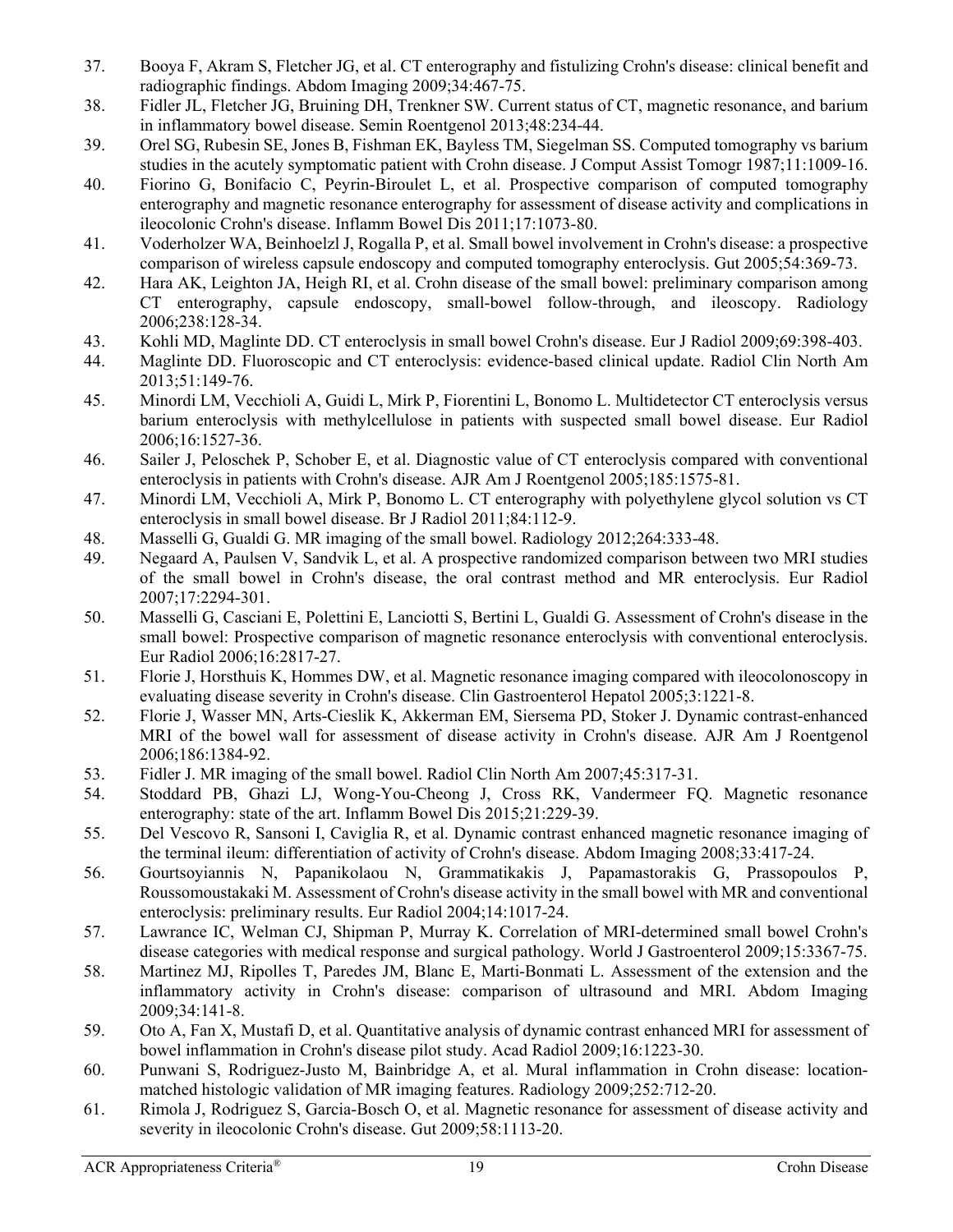- 62. Rottgen R, Grandke T, Grieser C, Lehmkuhl L, Hamm B, Ludemann L. Measurement of MRI enhancement kinetics for evaluation of inflammatory activity in Crohn's disease. Clin Imaging 2010;34:29-35.
- 63. Rottgen R, Herzog H, Lopez-Haninnen E, Felix R. Bowel wall enhancement in magnetic resonance colonography for assessing activity in Crohn's disease. Clin Imaging 2006;30:27-31.
- 64. Sempere GA, Martinez Sanjuan V, Medina Chulia E, et al. MRI evaluation of inflammatory activity in Crohn's disease. AJR Am J Roentgenol 2005;184:1829-35.
- 65. Wnorowski AM, Guglielmo FF, Mitchell DG. How to perform and interpret cine MR enterography. J Magn Reson Imaging 2015;42:1180-9.
- 66. Borthne AS, Abdelnoor M, Rugtveit J, Perminow G, Reiseter T, Klow NE. Bowel magnetic resonance imaging of pediatric patients with oral mannitol MRI compared to endoscopy and intestinal ultrasound. Eur Radiol 2006;16:207-14.
- 67. Pilleul F, Godefroy C, Yzebe-Beziat D, Dugougeat-Pilleul F, Lachaux A, Valette PJ. Magnetic resonance imaging in Crohn's disease. Gastroenterol Clin Biol 2005;29:803-8.
- 68. Jensen MD, Kjeldsen J, Rafaelsen SR, Nathan T. Diagnostic accuracies of MR enterography and CT enterography in symptomatic Crohn's disease. Scand J Gastroenterol 2011;46:1449-57.
- 69. Tielbeek JA, Ziech ML, Li Z, et al. Evaluation of conventional, dynamic contrast enhanced and diffusion weighted MRI for quantitative Crohn's disease assessment with histopathology of surgical specimens. Eur Radiol 2014;24:619-29.
- 70. Jensen MD, Ormstrup T, Vagn-Hansen C, Ostergaard L, Rafaelsen SR. Interobserver and intermodality agreement for detection of small bowel Crohn's disease with MR enterography and CT enterography. Inflamm Bowel Dis 2011;17:1081-8.
- 71. Schmidt S, Lepori D, Meuwly JY, et al. Prospective comparison of MR enteroclysis with multidetector spiral-CT enteroclysis: interobserver agreement and sensitivity by means of "sign-by-sign" correlation. Eur Radiol 2003;13:1303-11.
- 72. Siddiki HA, Fidler JL, Fletcher JG, et al. Prospective comparison of state-of-the-art MR enterography and CT enterography in small-bowel Crohn's disease. AJR Am J Roentgenol 2009;193:113-21.
- 73. Jesuratnam-Nielsen K, Logager VB, Rezanavaz-Gheshlagh B, Munkholm P, Thomsen HS. Plain magnetic resonance imaging as an alternative in evaluating inflammation and bowel damage in inflammatory bowel disease--a prospective comparison with conventional magnetic resonance follow-through. Scand J Gastroenterol 2015;50:519-27.
- 74. Bell SJ, Halligan S, Windsor AC, Williams AB, Wiesel P, Kamm MA. Response of fistulating Crohn's disease to infliximab treatment assessed by magnetic resonance imaging. Aliment Pharmacol Ther 2003;17:387-93.
- 75. Horsthuis K, Lavini C, Bipat S, Stokkers PC, Stoker J. Perianal Crohn disease: evaluation of dynamic contrast-enhanced MR imaging as an indicator of disease activity. Radiology 2009;251:380-7.
- 76. Ng SC, Plamondon S, Gupta A, et al. Prospective evaluation of anti-tumor necrosis factor therapy guided by magnetic resonance imaging for Crohn's perineal fistulas. Am J Gastroenterol 2009;104:2973-86.
- 77. Park SH. DWI at MR Enterography for Evaluating Bowel Inflammation in Crohn Disease. AJR Am J Roentgenol 2016;207:40-8.
- 78. Choi SH, Kim KW, Lee JY, Kim KJ, Park SH. Diffusion-weighted Magnetic Resonance Enterography for Evaluating Bowel Inflammation in Crohn's Disease: A Systematic Review and Meta-analysis. Inflamm Bowel Dis 2016;22:669-79.
- 79. Solem CA, Loftus EV, Jr., Fletcher JG, et al. Small-bowel imaging in Crohn's disease: a prospective, blinded, 4-way comparison trial. Gastrointest Endosc 2008;68:255-66.
- 80. Maconi G, Sampietro GM, Parente F, et al. Contrast radiology, computed tomography and ultrasonography in detecting internal fistulas and intra-abdominal abscesses in Crohn's disease: a prospective comparative study. Am J Gastroenterol 2003;98:1545-55.
- 81. Triester SL, Leighton JA, Leontiadis GI, et al. A meta-analysis of the yield of capsule endoscopy compared to other diagnostic modalities in patients with non-stricturing small bowel Crohn's disease. Am J Gastroenterol 2006;101:954-64.
- 82. Bernstein CN, Greenberg H, Boult I, Chubey S, Leblanc C, Ryner L. A prospective comparison study of MRI versus small bowel follow-through in recurrent Crohn's disease. Am J Gastroenterol 2005;100:2493- 502.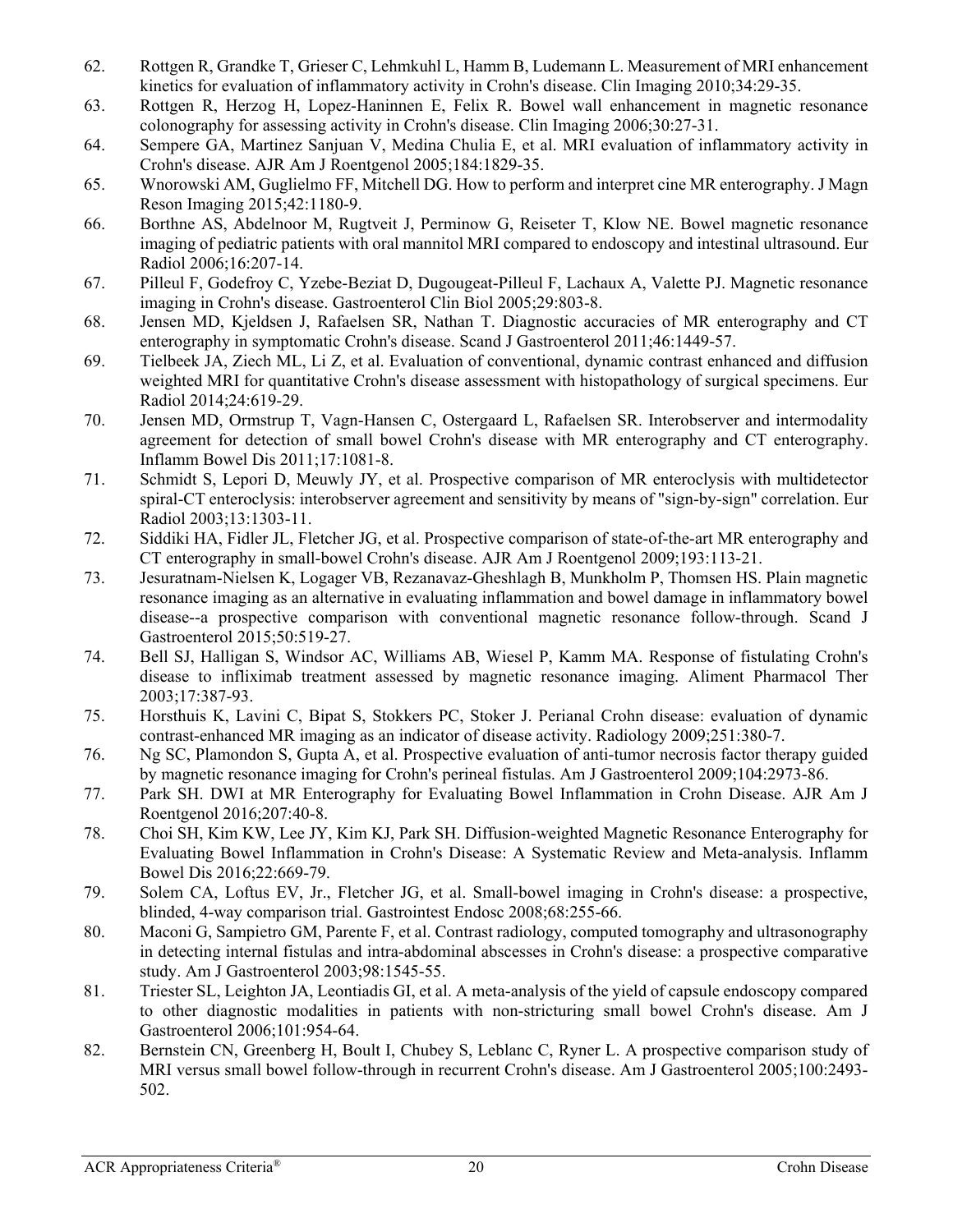- 83. Albert JG, Martiny F, Krummenerl A, et al. Diagnosis of small bowel Crohn's disease: a prospective comparison of capsule endoscopy with magnetic resonance imaging and fluoroscopic enteroclysis. Gut 2005;54:1721-7.
- 84. Dong J, Wang H, Zhao J, et al. Ultrasound as a diagnostic tool in detecting active Crohn's disease: a metaanalysis of prospective studies. Eur Radiol 2014;24:26-33.
- 85. Zhu C, Ma X, Xue L, et al. Small intestine contrast ultrasonography for the detection and assessment of Crohn disease: A meta-analysis. Medicine (Baltimore) 2016;95:e4235.
- 86. Fraquelli M, Colli A, Casazza G, et al. Role of US in detection of Crohn disease: meta-analysis. Radiology 2005;236:95-101.
- 87. Parente F, Greco S, Molteni M, et al. Role of early ultrasound in detecting inflammatory intestinal disorders and identifying their anatomical location within the bowel. Aliment Pharmacol Ther 2003;18:1009-16.
- 88. Calabrese E, Petruzziello C, Onali S, et al. Severity of postoperative recurrence in Crohn's disease: correlation between endoscopic and sonographic findings. Inflamm Bowel Dis 2009;15:1635-42.
- 89. Novak KL, Wilson SR. The role of ultrasound in the evaluation of inflammatory bowel disease. Semin Roentgenol 2013;48:224-33.
- 90. Rodgers PM, Verma R. Transabdominal ultrasound for bowel evaluation. Radiol Clin North Am 2013;51:133-48.
- 91. Rigazio C, Ercole E, Laudi C, et al. Abdominal bowel ultrasound can predict the risk of surgery in Crohn's disease: proposal of an ultrasonographic score. Scand J Gastroenterol 2009;44:585-93.
- 92. Ripolles T, Martinez MJ, Barrachina MM. Crohn's disease and color Doppler sonography: response to treatment and its relationship with long-term prognosis. J Clin Ultrasound 2008;36:267-72.
- 93. Ripolles T, Rausell N, Paredes JM, Grau E, Martinez MJ, Vizuete J. Effectiveness of contrast-enhanced ultrasound for characterisation of intestinal inflammation in Crohn's disease: a comparison with surgical histopathology analysis. J Crohns Colitis 2013;7:120-8.
- 94. Sasaki T, Kunisaki R, Kinoshita H, et al. Use of color Doppler ultrasonography for evaluating vascularity of small intestinal lesions in Crohn's disease: correlation with endoscopic and surgical macroscopic findings. Scand J Gastroenterol 2014;49:295-301.
- 95. Nylund K, Jirik R, Mezl M, et al. Quantitative contrast-enhanced ultrasound comparison between inflammatory and fibrotic lesions in patients with Crohn's disease. Ultrasound Med Biol 2013;39:1197-206.
- 96. Maconi G, Ardizzone S, Greco S, Radice E, Bezzio C, Bianchi Porro G. Transperineal ultrasound in the detection of perianal and rectovaginal fistulae in Crohn's disease. Am J Gastroenterol 2007;102:2214-9.
- 97. Panes J, Bouzas R, Chaparro M, et al. Systematic review: the use of ultrasonography, computed tomography and magnetic resonance imaging for the diagnosis, assessment of activity and abdominal complications of Crohn's disease. Aliment Pharmacol Ther 2011;34:125-45.
- 98. Stathaki MI, Koukouraki SI, Karkavitsas NS, Koutroubakis IE. Role of scintigraphy in inflammatory bowel disease. World J Gastroenterol 2009;15:2693-700.
- 99. Annovazzi A, Bagni B, Burroni L, D'Alessandria C, Signore A. Nuclear medicine imaging of inflammatory/infective disorders of the abdomen. Nucl Med Commun 2005;26:657-64.
- 100. Saboury B, Salavati A, Brothers A, et al. FDG PET/CT in Crohn's disease: correlation of quantitative FDG PET/CT parameters with clinical and endoscopic surrogate markers of disease activity. Eur J Nucl Med Mol Imaging 2014;41:605-14.
- 101. Catalano OA, Gee MS, Nicolai E, et al. Evaluation of Quantitative PET/MR Enterography Biomarkers for Discrimination of Inflammatory Strictures from Fibrotic Strictures in Crohn Disease. Radiology 2016;278:792-800.
- 102. Bettenworth D, Reuter S, Hermann S, et al. Translational 18F-FDG PET/CT imaging to monitor lesion activity in intestinal inflammation. J Nucl Med 2013;54:748-55.
- 103. Zhang J, Li LF, Zhu YJ, et al. Diagnostic performance of 18F-FDG-PET versus scintigraphy in patients with inflammatory bowel disease: a meta-analysis of prospective literature. Nucl Med Commun 2014;35:1233-46.
- 104. Shyn PB, Mortele KJ, Britz-Cunningham SH, et al. Low-dose 18F-FDG PET/CT enterography: improving on CT enterography assessment of patients with Crohn disease. J Nucl Med 2010;51:1841-8.
- 105. Schnitzler F, Fidder H, Ferrante M, et al. Mucosal healing predicts long-term outcome of maintenance therapy with infliximab in Crohn's disease. Inflamm Bowel Dis 2009;15:1295-301.
- 106. De Cruz P, Kamm MA, Prideaux L, Allen PB, Moore G. Mucosal healing in Crohn's disease: a systematic review. Inflamm Bowel Dis 2013;19:429-44.